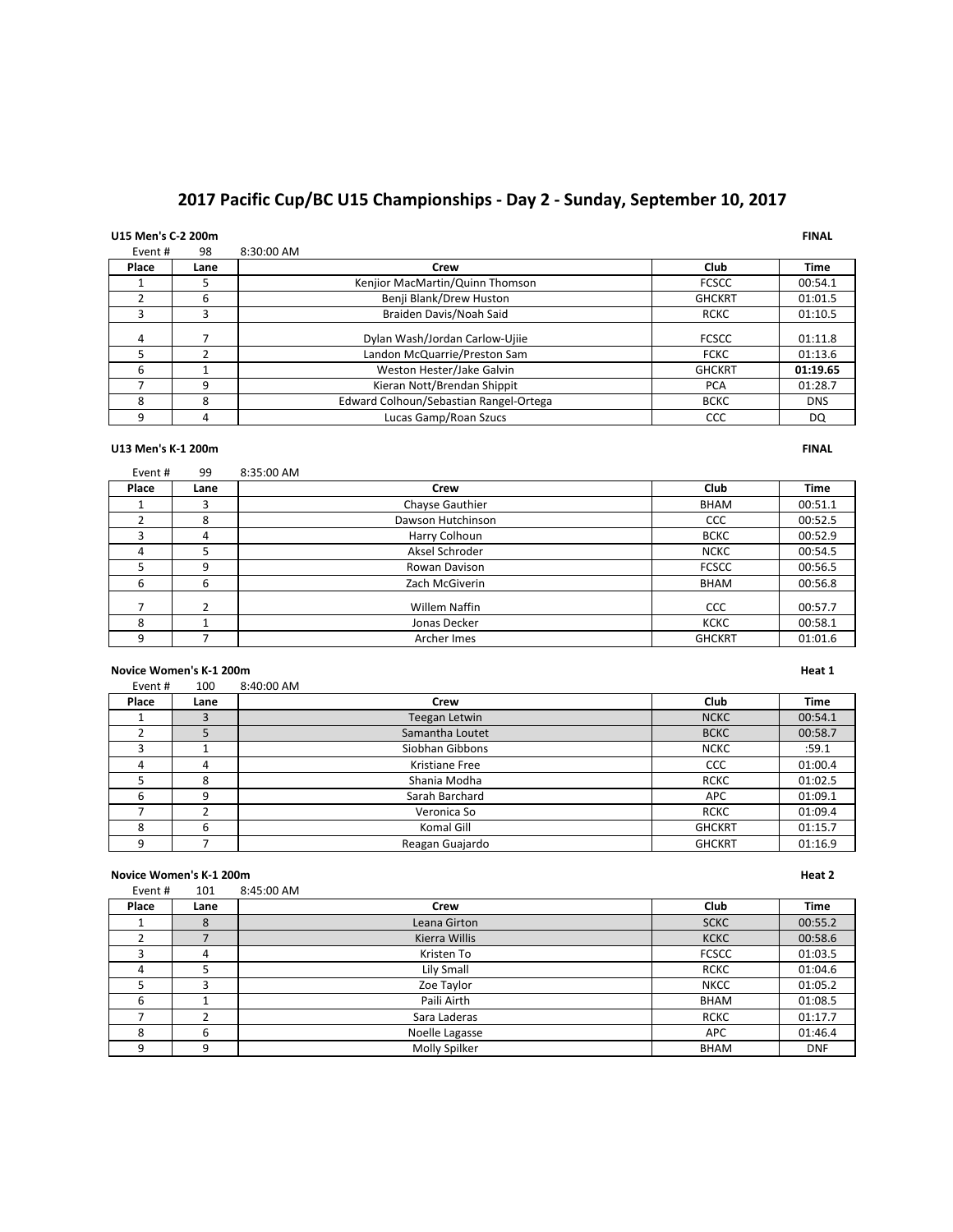### **Novice Women's K-1 200m Heat 3**

| Event # | 102          | 8:50:00 AM              |             |             |
|---------|--------------|-------------------------|-------------|-------------|
| Place   | Lane         | Crew                    | Club        | <b>Time</b> |
|         |              | Erika Gow               | <b>FCKC</b> | 00:52.7     |
|         | $\mathbf{D}$ | <b>Hilary Greenwood</b> | <b>BHAM</b> | 00:58.9     |
|         | 8            | Emily Robinson          | <b>KCKC</b> | 00:59.4     |
| 4       |              | <b>Camille Neutz</b>    | <b>SCKC</b> | 01:01.3     |
|         | 6            | <b>Heather Potkins</b>  | <b>NKCC</b> | 01:01.9     |
|         |              | Ella Bloomquist         | <b>SCKC</b> | 01:02.4     |
|         | 4            | Ella Bolan              | <b>SCKC</b> | 01:12.0     |
| 8       |              | Katelyn Sussey          | <b>RCKC</b> | 01:22.3     |

### **Novice Women's K-1 200m Heat 4**

| <b>NUVILE WUILLELLS N.L. ZUULLE</b><br>neal 4 |      |                     |             |                |
|-----------------------------------------------|------|---------------------|-------------|----------------|
| Event #                                       | 103  | 8:55:00 AM          |             |                |
| Place                                         | Lane | Crew                | Club        | <b>Time</b>    |
|                                               |      | Cassidy MacPherson  | <b>RCKC</b> | 00:48.7        |
|                                               | 4    | Julia Demchuck      | CCC         | 00:50.6        |
|                                               | 6    | Briana Haiduc       | <b>BCKC</b> | 00:58.6        |
|                                               |      | Alena Stenning-Lint | <b>NCKC</b> | 01:01.9        |
|                                               |      | Ella Korth          | <b>NKCC</b> | 01:03.8        |
| 6                                             |      | Elizabeth Clark     | <b>KCKC</b> | 01:22.1        |
|                                               |      | Abigail Donaldson   | <b>KCKC</b> | <b>DNS</b>     |
| о<br>δ                                        |      | Alexis Balsamo      | <b>PCA</b>  | <b>SCRATCH</b> |

### **U15 Men's K-1 200m Heat 1**

| Event # | 104  | 9:00:00 AM            |               |             |
|---------|------|-----------------------|---------------|-------------|
| Place   | Lane | Crew                  | Club          | <b>Time</b> |
|         |      | Jackson Ali           | <b>NCKC</b>   | 00:43.2     |
|         | 4    | <b>Edward Colhoun</b> | <b>BCKC</b>   | 00:44.0     |
|         |      | Alex Dmitriev         | <b>RCKC</b>   | 00:44.3     |
| 4       |      | Chauncey Bevin        | <b>GHCKRT</b> | 00:44.8     |
|         |      | Eric McClusky         | <b>SCKC</b>   | 00:50.5     |
| h       | 8    | Chayse Gauthier       | <b>BHAM</b>   | 00:51.7     |
|         |      | <b>Braiden Davis</b>  | <b>RCKC</b>   | 01:00.7     |
| 8       | 6    | Colin Templeton       | <b>RCKC</b>   | 01:14.0     |

### **U15 Men's K-1 200m Heat 2**

| Event # | 105  | 9:05:00 AM       |               |             |
|---------|------|------------------|---------------|-------------|
| Place   | Lane | Crew             | Club          | <b>Time</b> |
|         |      | Ethan Vasquez    | <b>GHCKRT</b> | 00:49.0     |
|         | 4    | Dylan Boeholt    | <b>GHCKRT</b> | 00:51.6     |
|         | 8    | Darren Granale   | <b>RCKC</b>   | 00:55.1     |
|         | 6    | Carson Van Horne | <b>NKCC</b>   | 01:05.0     |
|         |      | Alex Sumner      | FPY           | 01:05.4     |
|         |      | Harry Fong       | <b>CCKRT</b>  | 01:07.0     |
|         |      | Dake Dalumpines  | <b>GHCKRT</b> | 01:13.5     |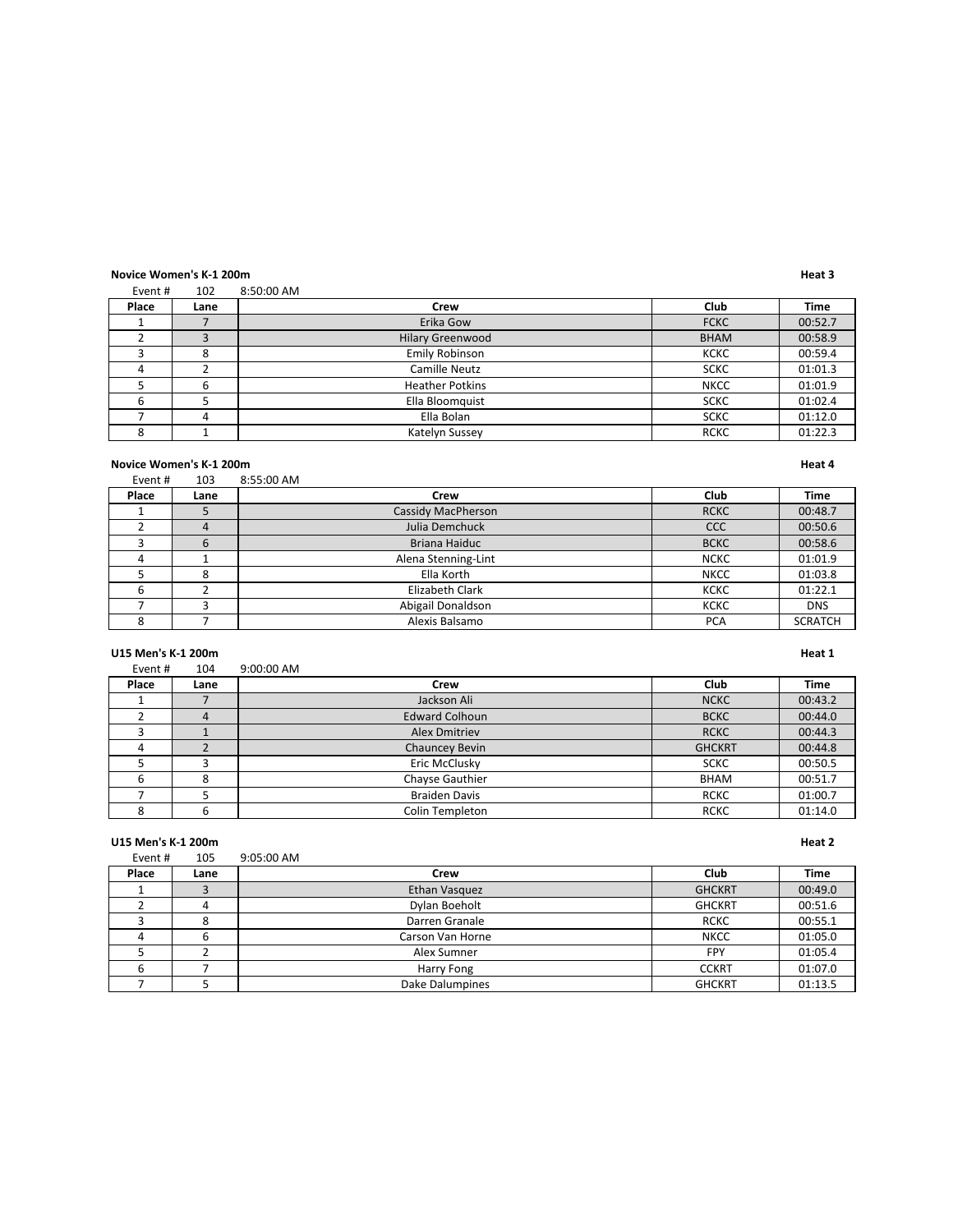### **U15 Men's K-1 200m Heat 3**

Event # 106 9:10:00 AM

| Place | Lane | Crew            | Club          | <b>Time</b> |
|-------|------|-----------------|---------------|-------------|
|       |      | Jackson Plymale | <b>GHCKRT</b> | 00:43.6     |
|       |      | Liam Jennings   | <b>SCKC</b>   | 00:46.4     |
|       |      | Lucas Gamp      | CCC           | 00:57.3     |
|       |      | Archer Imes     | <b>GHCKRT</b> | 00:58.4     |
|       |      | Kieran Nott     | <b>PCA</b>    | 01:02.6     |
|       |      | Nathan Gaffran  | <b>NKCC</b>   | 01:06.8     |
|       |      | Kole Harkabus   | <b>GHCKRT</b> | 01:11.9     |
|       | 6    | Logan Waters    | <b>GHCKRT</b> | <b>DNS</b>  |

### **U15 Men's K-1 200m Heat 4**

| Event # | 107  | 9:15:00 AM          |              |             |
|---------|------|---------------------|--------------|-------------|
| Place   | Lane | Crew                | Club         | <b>Time</b> |
|         |      | <b>Ryan Wurts</b>   | <b>KP</b>    | 00:43.5     |
|         |      | Thomas Duff         | <b>NCKC</b>  | 00:44.1     |
|         | b    | Stephen Wang        | <b>RCKC</b>  | 00:50.3     |
| 4       |      | Noah Malenfant      | <b>NKCC</b>  | 00:53.9     |
|         |      | Owen White          | <b>SCKC</b>  | 00:59.9     |
| b       | 8    | Jordan Carlow-Ujiie | <b>FCSCC</b> | 01:05.3     |
|         | 4    | Preston San         | <b>FCKC</b>  | 01:06.2     |
| δ       |      | Rowan Gow           | <b>FCKC</b>  | 01:11.6     |

### **U13 Men's K-2 200m Heat 1**

| Event# | 108  | 9:20:00 AM                      |                     |         |
|--------|------|---------------------------------|---------------------|---------|
| Place  | Lane | Crew                            | Club                | Time    |
|        |      | Aksel Schroeder/Noah Stubbings  | <b>NCKC</b>         | 00:57.0 |
|        |      | Ryan Yao/Salomon Ali            | <b>NCKC</b>         | 00:57.7 |
|        | 8    | Sean Lee/Zach McGiverin         | <b>BHAM</b>         | 01:00.9 |
|        |      | Xavier Machado/Nathan Malenfant | <b>NKCC</b>         | 01:05.9 |
|        |      | Jasper Letwin/Seth Doyle        | <b>NCKC</b>         | 01:06.9 |
| 6      |      | Michael Parker/Ryan Farber      | КP                  | 01:07.8 |
|        | 4    | Myles Nafe/Riley Hester         | <b>CCKRT/GHCKRT</b> | 01:14.6 |
|        |      | Sam Fasullo/Ethan Meads         | <b>FCKC</b>         | 01:15.4 |
|        |      | Hayden Heath/Vimal Chauhan      | <b>FCSCC</b>        | 01:20.3 |

### **U13 Men's K-2 200m Heat 2**

| Event# | 109  | 9:25:00 AM                       |              |             |
|--------|------|----------------------------------|--------------|-------------|
| Place  | Lane | Crew                             | Club         | <b>Time</b> |
|        | 9    | Felix Prudhomme/Carson Van Horne | <b>NKCC</b>  | 00:57.9     |
|        | 4    | Joel Prinos/Leo Malmberg         | <b>CCKRT</b> | 01:00.6     |
|        |      | Damian Hickey/Matthew House      | <b>KCKC</b>  | 01:04.9     |
| 4      | 6    | Lucas Girton/Kameron Brown       | <b>SCKC</b>  | 01:05.9     |
|        |      | Keegan Bateman/Marko Radovic     | <b>FCSCC</b> | 01:06.8     |
| 6      |      | Niko Sauer/Markus Bruechert      | <b>FCSCC</b> | 01:07.9     |
|        |      | Malachi Searle/Darius Uong       | <b>APC</b>   | 01:21.1     |
| 8      | 8    | Joshua Uong/Jericho Searle       | <b>APC</b>   | 01:22.0     |
| q      |      | Jacob Heath/Milo Jackson         | <b>FCSCC</b> | 01:32.0     |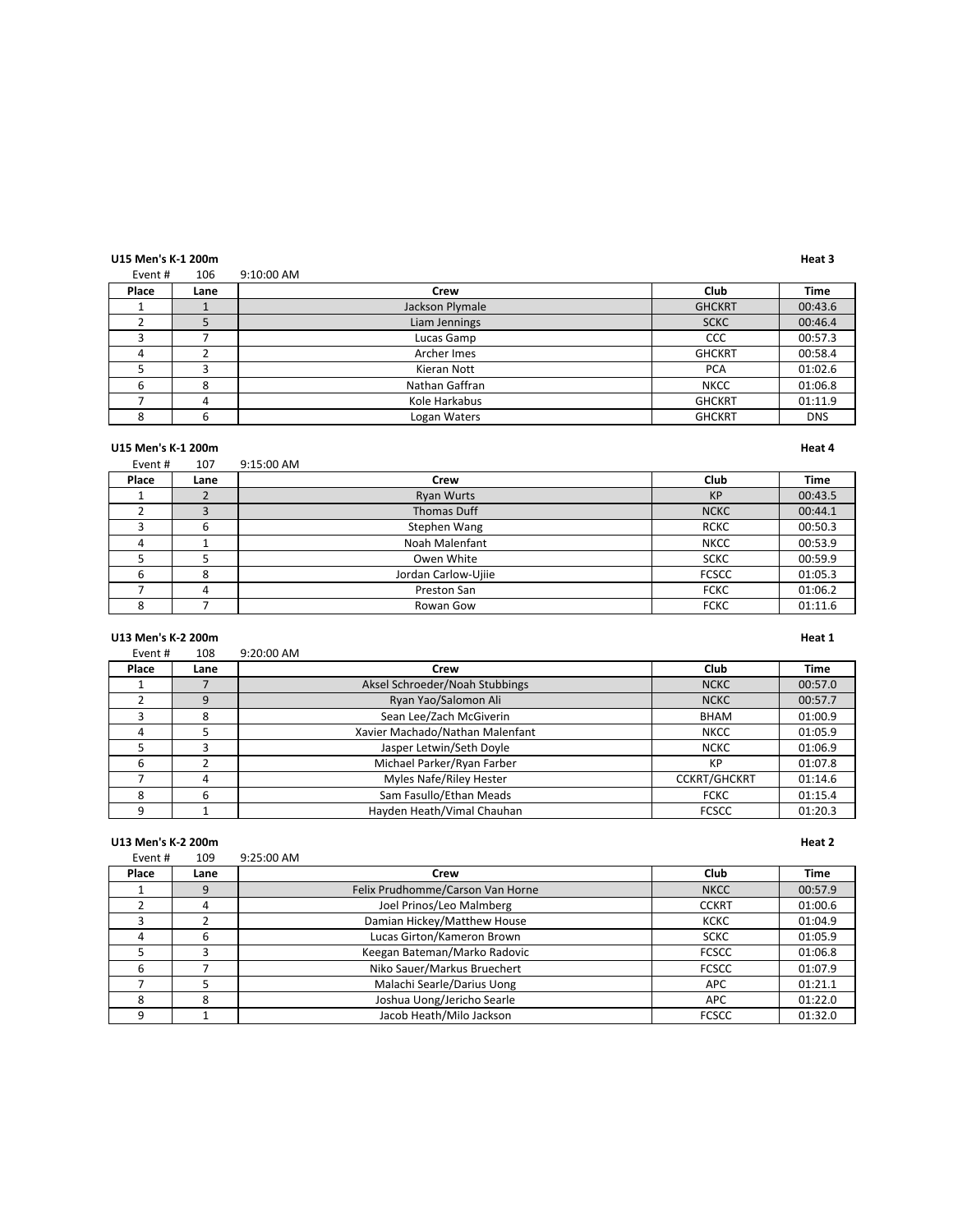### **U13 Men's K-2 200m Heat 3**

Event # 110 9:30:00 AM

| Place | Lane | Crew                            | Club          | <b>Time</b>    |
|-------|------|---------------------------------|---------------|----------------|
|       |      | Dawson Hutchinson/Nikita Ciudin | CCC           | 00:52.2        |
|       |      | Iain St Arnault/Rowan Davison   | <b>FCSCC</b>  | 00:52.9        |
|       |      | Eric Winsor/Willem Naffin       | CCC           | 00:58.5        |
|       |      | Rogan Parry/Joel Girouard       | <b>FPY</b>    | 01:00.0        |
|       |      | Owen Jennings/Einar Ogle        | <b>SCKC</b>   | 01:02.8        |
|       |      | Drake Dalumpines/Archer Imes    | <b>GHCKRT</b> | 01:17.6        |
|       |      | Nikkos Wang/Divyesh Challa      | <b>BCKC</b>   | 01:44.3        |
|       |      | Will UnruhEvan McKeeting        | <b>FCKC</b>   | <b>SCRATCH</b> |

### **U13 Men's K-2 200m Heat 4**

| Event# | 111  | 9:35:00 AM                    |             |         |
|--------|------|-------------------------------|-------------|---------|
| Place  | Lane | Crew                          | Club        | Time    |
|        | 6    | AJ Thom/Harry Colhoun         | <b>BCKC</b> | 00:55.1 |
|        | 8    | Jonas Decker/Liam Grover      | <b>KCKC</b> | 00:59.0 |
|        |      | Ethan Hennig/Bryant Kelleway  | <b>RCKC</b> | 01:00.2 |
|        |      | Ali Hosseini/Daniel Zhang     | <b>BCKC</b> | 01:03.5 |
|        |      | Andrew Clark/Cooper Julien    | <b>KCKC</b> | 01:05.5 |
|        |      | Shawn Wurts/Connor Wurts      | KP          | 01:09.4 |
|        |      | Coleton McCoy/Colin McGiverin | <b>BHAM</b> | 01:15.7 |
|        |      | Cohen Wallace/Will Day        | <b>PCA</b>  | 01:17.4 |

### **U14 Women's K-1 200m FINAL**

| Event # | 112  | 9:40:00 AM        |               |             |
|---------|------|-------------------|---------------|-------------|
| Place   | Lane | Crew              | Club          | <b>Time</b> |
|         |      | Cassidy McPherson | <b>RCKC</b>   | 00:48.2     |
|         |      | Julia Demchuck    | CCC           | 00:50.5     |
|         | 6    | Frankie Kelley    | <b>GHCKRT</b> | 00:52.0     |
| 4       |      | Julianne Girouard | <b>FPY</b>    | 00:52.8     |
|         | 4    | Teegan Letwin     | <b>NCKC</b>   | 00:54.0     |
| 6       |      | Siobhan Gibbons   | <b>NCKC</b>   | 00:57.1     |
|         | 8    | Kierrra Willis    | <b>KCKC</b>   | 00:59.3     |
| 8       |      | Kristiane Free    | CCC           | 00:59.6     |
|         |      | Tess Nuthall      | <b>NKCC</b>   | 01:03.7     |

### **U15 Men's C-1 200m FINAL**

| Event # | 113  | 9:45:00 AM            |              |             |
|---------|------|-----------------------|--------------|-------------|
| Place   | Lane | Crew                  | Club         | <b>Time</b> |
|         | 4    | Noah Said             | <b>RCKC</b>  | 00:48.4     |
|         |      | Quinn Thomson         | <b>FCSCC</b> | 00:51.4     |
|         |      | Danylo Korsei         | <b>FCSCC</b> | 00:59.9     |
| 4       |      | Kenjiro MacMartin     | <b>FCSCC</b> | 01:01.0     |
|         | 8    | Benjamin Soo          | <b>RCKC</b>  | 01:02.3     |
| 6       | 6    | Landon McQuarrie      | <b>FCKC</b>  | 01:06.3     |
|         |      | Lucas Gamp            | CCC          | 01:15.6     |
| 8       |      | <b>Edward Colhoun</b> | <b>BCKC</b>  | 01:29.3     |
| q       | 9    | Liam Diamond          | <b>FPY</b>   | <b>DNF</b>  |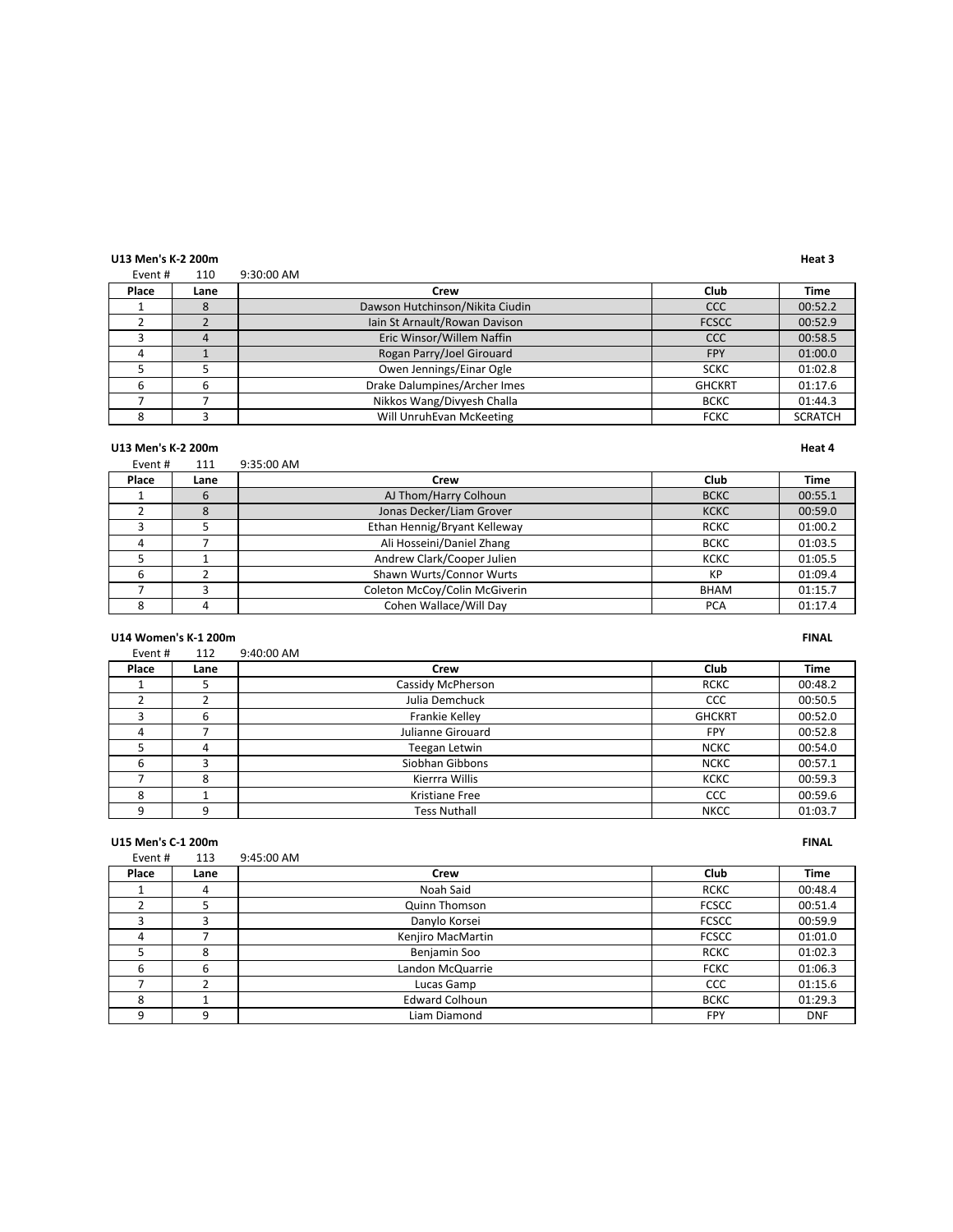# **U15 Women's C-1 200m FINAL**

### Event # 114 9:50:00 AM

| Place | Lane | Crew            | Club          | <b>Time</b> |
|-------|------|-----------------|---------------|-------------|
|       | 9    | Kelley North    | <b>GHCKRT</b> | 01:00.4     |
|       |      | Melsi Settle    | <b>GHCKRT</b> | 01:03.2     |
|       |      | Sadie Hanks     | <b>GHCKRT</b> | 01:07.2     |
| д     | 6    | Asha Senanayake | <b>FCSCC</b>  | 01:12.9     |
|       |      | Mika Asano      | <b>BCKC</b>   | 01:42.2     |
| 6     |      | Shayla Thom     | <b>BCKC</b>   | 01:59.9     |
|       |      | Ana Swetish     | <b>BHAM</b>   | 02:03.7     |
| 8     | 8    | Zoe Taylor      | <b>NKCC</b>   | 02:04.3     |
| q     |      | Lily Small      | <b>RCKC</b>   | 03:42.7     |

### **U13 Women's K-2 200m FINAL**

### Event # 115 9:55:00 AM **Place Lane Crew Club Time** 1 4 Abby Scoggins/Talia Clarke BHAM 00:40.5<br>2 5 Asha Senanayake/Gilliam Helliwell FCSCC 00:53.4 Asha Senanayake/Gilliam Helliwell 3 3 3 Blie Scoggins/Paili Airth BHAM 01:00.0<br>4 6 Lauren Ko/Sara Poolard BCKC 01:00.5 4 Francisco Lauren Ko/Sara Poolard 5 8 8 Audrey Hale/Raegan Laird GHCKRT 01:01.0 6 7 Niamh Gibbons/Holly Adams NGC 201:01.6 T 9 BHAM 01:04.2<br>
Reanor Petersen/Mara Brogan BHAM 01:04.2<br>
Lauryn Clague/Tamin Carlo-Ujiie FCSCC 01:05.2 Lauryn Clague/Tamin Carlo-Ujiie **FCSCC** | 01:05.2 9 2 Rory Ohr/Zoe Libner GHCKRT 01:06.2

### **Break**

### **Novice Men's K-1 200m FINAL**

| Event # | 116  | 10:15:00 AM          |              |             |
|---------|------|----------------------|--------------|-------------|
| Place   | Lane | Crew                 | Club         | <b>Time</b> |
|         | 6    | <b>Alex Dmitriev</b> | <b>RCKC</b>  | 00:43.5     |
|         |      | Jackson Ali          | <b>NCKC</b>  | 00:44.1     |
|         |      | Thomas Duff          | <b>NCKC</b>  | 00:44.5     |
| 4       | 4    | Marvin Bader         | <b>FCSCC</b> | 00:44.9     |
|         | 8    | Devon Holcroft       | <b>FCKC</b>  | 00:46.2     |
| 6       | 9    | Sam Rosenthal        | <b>RCKC</b>  | 00:46.9     |
|         |      | Lucas Mortensen      | <b>FCSCC</b> | 00:48.8     |
| 8       |      | Jake Loverock        | <b>BCKC</b>  | 00:51.2     |
| 9       |      | Quinn Currie         | <b>NKCC</b>  | 0.50.02     |

### **U13 Women's K-1 200m FINAL**

| Event # | 117  | 10:20:00 AM        |               |             |
|---------|------|--------------------|---------------|-------------|
| Place   | Lane | Crew               | Club          | <b>Time</b> |
|         |      | Gillian Helliwell  | <b>FCSCC</b>  | 00:51.7     |
|         | 6    | Julianne Girourd   | <b>FPY</b>    | 00:54.2     |
|         |      | Niama Gibbons      | <b>NCKC</b>   | 00:57.8     |
|         |      | Kierra Willis      | <b>KCKC</b>   | 00:59.0     |
|         | 9    | Audrey Hale        | <b>GHCKRT</b> | 01:04.4     |
| 6       | 8    | Paili Airth        | <b>BHAM</b>   | 01:05.1     |
|         |      | Lauren Ko          | <b>BCKC</b>   | 01:06.2     |
| 8       |      | Danni Wilkie-Hobus | <b>FPY</b>    | 01:08.1     |
| 9       |      | Talia Clarke       | <b>BHAM</b>   | DQ          |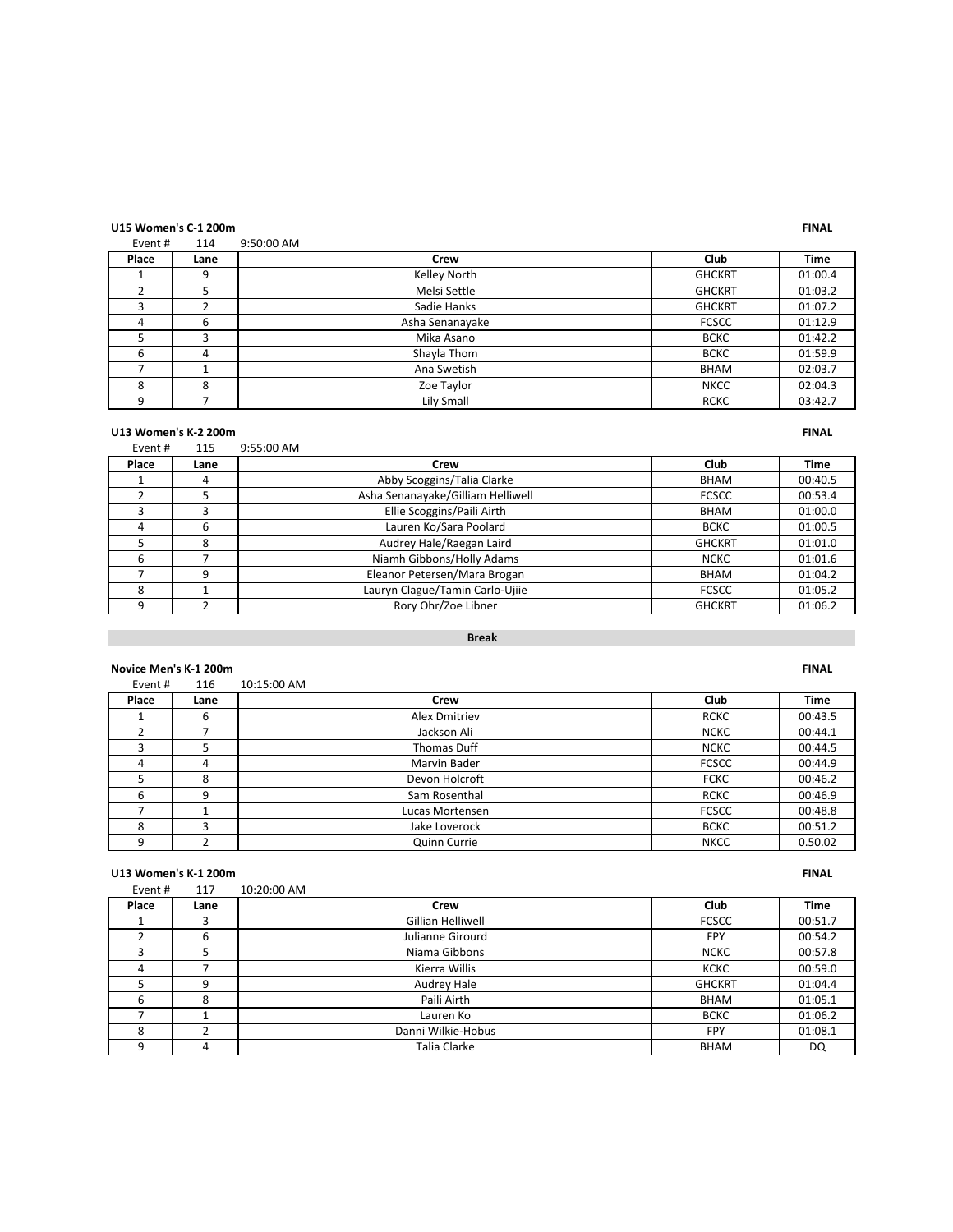**U14 Men's C-1 FINAL**

| Event # | 118  | 10:25:00 AM             |               |         |
|---------|------|-------------------------|---------------|---------|
| Place   | Lane | Crew                    | Club          | Time    |
|         |      | Quinn Thomson           | <b>FCSCC</b>  | 00:54.9 |
|         | 4    | Danylo Korsei           | <b>FCSCC</b>  | 01:00.4 |
|         | 6    | Kenjiro MacMartin       | <b>FCSCC</b>  | 01:02.8 |
| 4       |      | Drew Huston             | <b>GHCKRT</b> | 01:06.9 |
|         |      | Sebastian Rangel-Ortega | <b>BCKC</b>   | 01:15.0 |
| b       |      | Benji Black             | <b>GHCKRT</b> | 01:15.7 |
|         | 9    | Jake Galvan             | <b>GHCKRT</b> | 01:16.6 |
| 8       | 8    | Adam Vetter             | <b>FCSCC</b>  | 01:17.0 |
|         |      | Dylan Wash              | <b>FCSCC</b>  | 01:20.0 |

### **U11 Open C-2 200m TIMED FINAL**

| Event# | 119            | 10:30:00 AM                      |               |            |
|--------|----------------|----------------------------------|---------------|------------|
| Place  | Lane           | Crew                             | Club          | Time       |
|        | 5              | Logan Velisek/Noah MacMartin     | <b>FCSCC</b>  | 01:17.3    |
|        | 8              | Micco Deplanis/Tomoki MacMartin  | <b>FCSCC</b>  | 01:23.3    |
| ξ      | 4              | Mischa Grover/Douglas Hunter     | <b>KCKC</b>   | 01:31.6    |
| 4      | 6              | Senika Velisek/Amaliya Bruechert | <b>FCSCC</b>  | 01:33.9    |
| 5      | $\mathfrak{p}$ | Jeffrey Sun/Sam Fasullo          | <b>FCKC</b>   | 01:41.1    |
| 6      | 3              | Claire St Arnault/Narin Ariyan   | <b>FCSCC</b>  | 01:43.5    |
|        | $\mathcal{P}$  | Alexander Smith/Zack Smith       | <b>FCKC</b>   | 01:50.3    |
| 8      | 4              | Abby Clark/Ella Blanck           | <b>GHCKRT</b> | 02:01.4    |
| 9      | $\mathbf{a}$   | Stella DeSantis/Luke Galvan      | <b>GHCKRT</b> | 02:11.5    |
| 10     | 5              | Emmalina Tsong/Ellanora Tsong    | <b>SCKC</b>   | 02:33.5    |
| 11     | 6              | Luciana DeSantisElsie Huston     | <b>GHCKRT</b> | 02:47.4    |
| 12     |                | Carson Ko/Lucas Fong             | <b>BCKC</b>   | <b>DNF</b> |

|        | U15 Men's K-2 200m |                                |               |             |  |
|--------|--------------------|--------------------------------|---------------|-------------|--|
| Event# | 121                | 10:40:00 AM                    |               |             |  |
| Place  | Lane               | Crew                           | Club          | <b>Time</b> |  |
|        | 4                  | Chauncey Bevin/Jackson Plymale | <b>GHCKRT</b> | 00:40.3     |  |
|        | 6                  | Liam Jennings/Ryan Wurts       | SCKC/KP       | 00:41.1     |  |
| ξ      | 5                  | Thomas Duff/Jackson Ali        | <b>NCKC</b>   | 00:41.5     |  |
| 4      |                    | Alex Dmitriev/Stephen Wang     | <b>RCKC</b>   | 00:44.8     |  |
|        | ξ                  | Dylan Boeholt/Ethan Vasquez    | <b>GHCKRT</b> | 00:48.9     |  |
| 6      |                    | Edward Colhoun/Harry Colhoun   | <b>BCKC</b>   | 00:49.2     |  |
|        | 9                  | Nathan Gaffran/Noel Malenphant | <b>NKCC</b>   | 00:58.6     |  |
| 8      | 8                  | Harry Fong/Elio Malmberg       | <b>CCKRT</b>  | 01:03.4     |  |
| 9      |                    | Alex Sumner/Joel Girouard      | <b>FPY</b>    | 01:06.6     |  |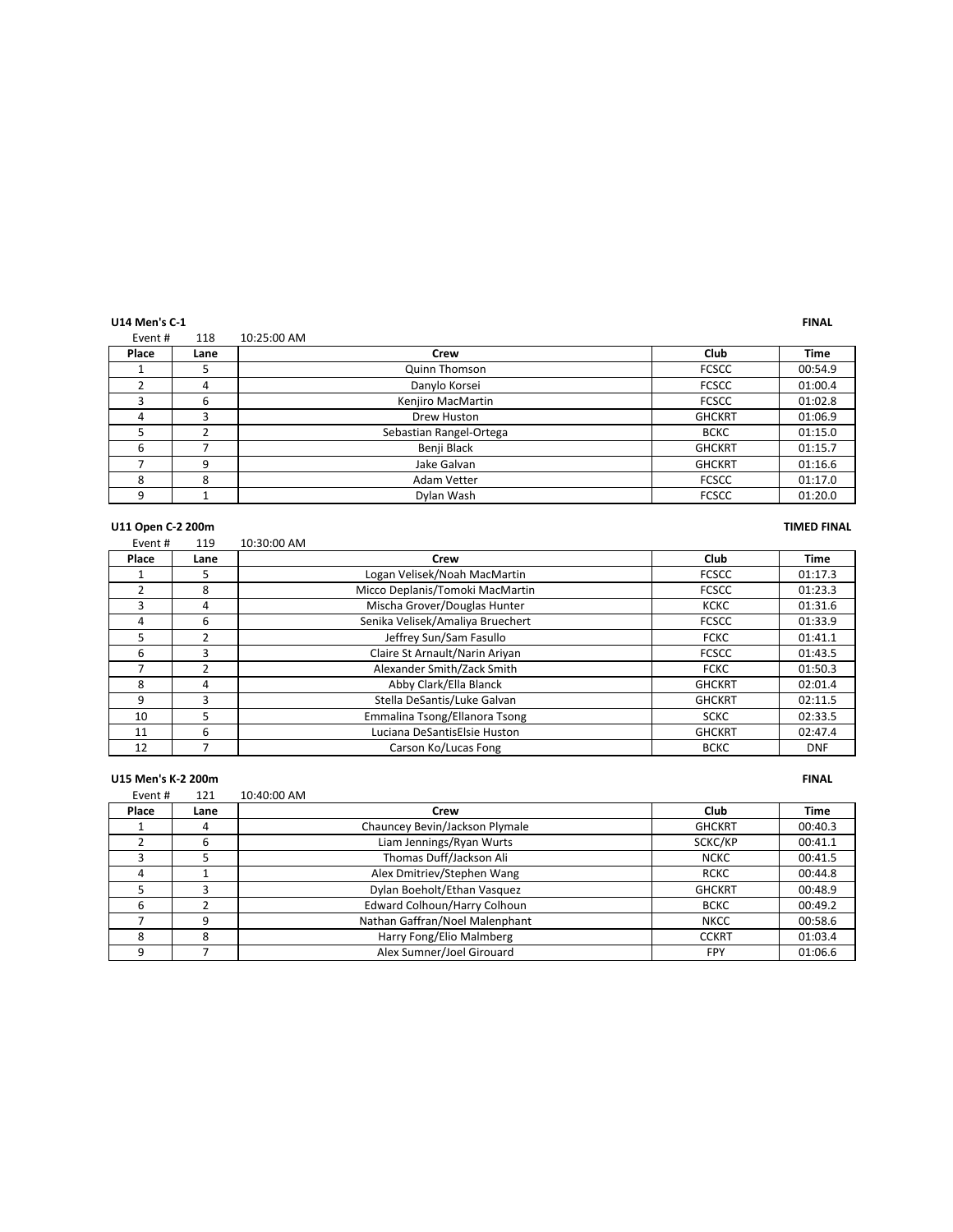# **U15 Women's C-2 200m FINAL**

### Event # 122 10:45:00 AM

| Place | Lane | <b>Crew</b>                             | Club | <b>Time</b> |
|-------|------|-----------------------------------------|------|-------------|
|       |      |                                         |      |             |
|       |      |                                         |      |             |
|       |      |                                         |      |             |
|       |      | HEATS ON SATURDAY DID NOT REQUIRE FINAL |      |             |
|       |      |                                         |      |             |
|       |      |                                         |      |             |
|       |      |                                         |      |             |
|       |      |                                         |      |             |
|       |      |                                         |      |             |

### **U13 Men's C-1 200m FINAL**

| Event # | 123  | 10:50:00 AM             |               |             |
|---------|------|-------------------------|---------------|-------------|
| Place   | Lane | Crew                    | Club          | <b>Time</b> |
|         | 4    | Danylo Korsei           | <b>FCSCC</b>  | 00:59.9     |
|         |      | Drew Huston             | <b>GHCKRT</b> | 01:04.8     |
| р       | κ    | Landon McQuarrie        | <b>FCKC</b>   | 01:07.0     |
| 4       |      | Benji Blank             | <b>GHCKRT</b> | 01:09.6     |
|         | 8    | Adam Vetter             | <b>FCSCC</b>  | 01:11.2     |
| 6       | 6    | <b>Markus Bruechert</b> | <b>FCFCC</b>  | 01:12.1     |
|         | q    | Jake Galvan             | <b>GHCKRT</b> | 01:17.1     |
| 8       |      | Nikita Ciudin           | <b>CCC</b>    | 01:18.9     |
| 9       |      | Liam Grover             | <b>KCKC</b>   | 01:21.8     |

### **Break**

### **U15 Women's K-2 200m FINAL**

| Event# | 124  | 11:05:00 AM                          |                   |             |
|--------|------|--------------------------------------|-------------------|-------------|
| Place  | Lane | Crew                                 | Club              | <b>Time</b> |
|        |      | Abby Scoggins/Ana Swetish            | BHAM              | 00:45.3     |
|        | 6    | Gillian Helliwell/Cassidy MacPherson | <b>FCSCC/RCKC</b> | 00:47.0     |
| ς      | 4    | Teegan Letwin/Siobhan Gibbons        | <b>NCKC</b>       | 00:53.0     |
| 4      |      | Shayla Thom/Mica Asano               | <b>BCKC</b>       | 00:54.7     |
|        | 9    | Camile Neutz/Ella Bolan              | <b>SCKC</b>       | 00:55.6     |
| 6      | 8    | Audrey Hale/Frankie Kelley           | <b>GHCKRT</b>     | 00:56.5     |
|        |      | Talia Clarke/Paili Airth             | <b>BHAM</b>       | 00:59.1     |
| 8      |      | Niamh Gibbons/Alena Stenning-Lint    | <b>NCKC</b>       | 00:59.5     |
| q      |      | Julia Demchuck/Kristiana Free        | CCC               | 01:34.6     |

### **U14 Men's K-1 200m FINAL**

| Event # | 125  | 11:10:00 AM     |               |             |
|---------|------|-----------------|---------------|-------------|
| Place   | Lane | Crew            | Club          | <b>Time</b> |
|         | 4    | Jackson Ali     | <b>NCKC</b>   | 00:46.3     |
|         |      | Chayse Gauthier | <b>BHAM</b>   | 00:50.1     |
|         |      | Dylan Boeholt   | <b>GHCKRT</b> | 00:51.5     |
| 4       | 8    | Archer Imes     | <b>GHCKRT</b> | 00:56.8     |
|         | ٩    | Dylan Wash      | <b>FCSCC</b>  | 00:57.9     |
| b       |      | Rowan Davison   | <b>FCSCC</b>  | 00:59.5     |
|         |      | Rogan Parry     | <b>FPY</b>    | 01:00.3     |
|         | 6    | Noah Malenfant  | <b>NKCC</b>   | <b>DNS</b>  |
|         |      | Rowan Czucs     | CCC           | DQ          |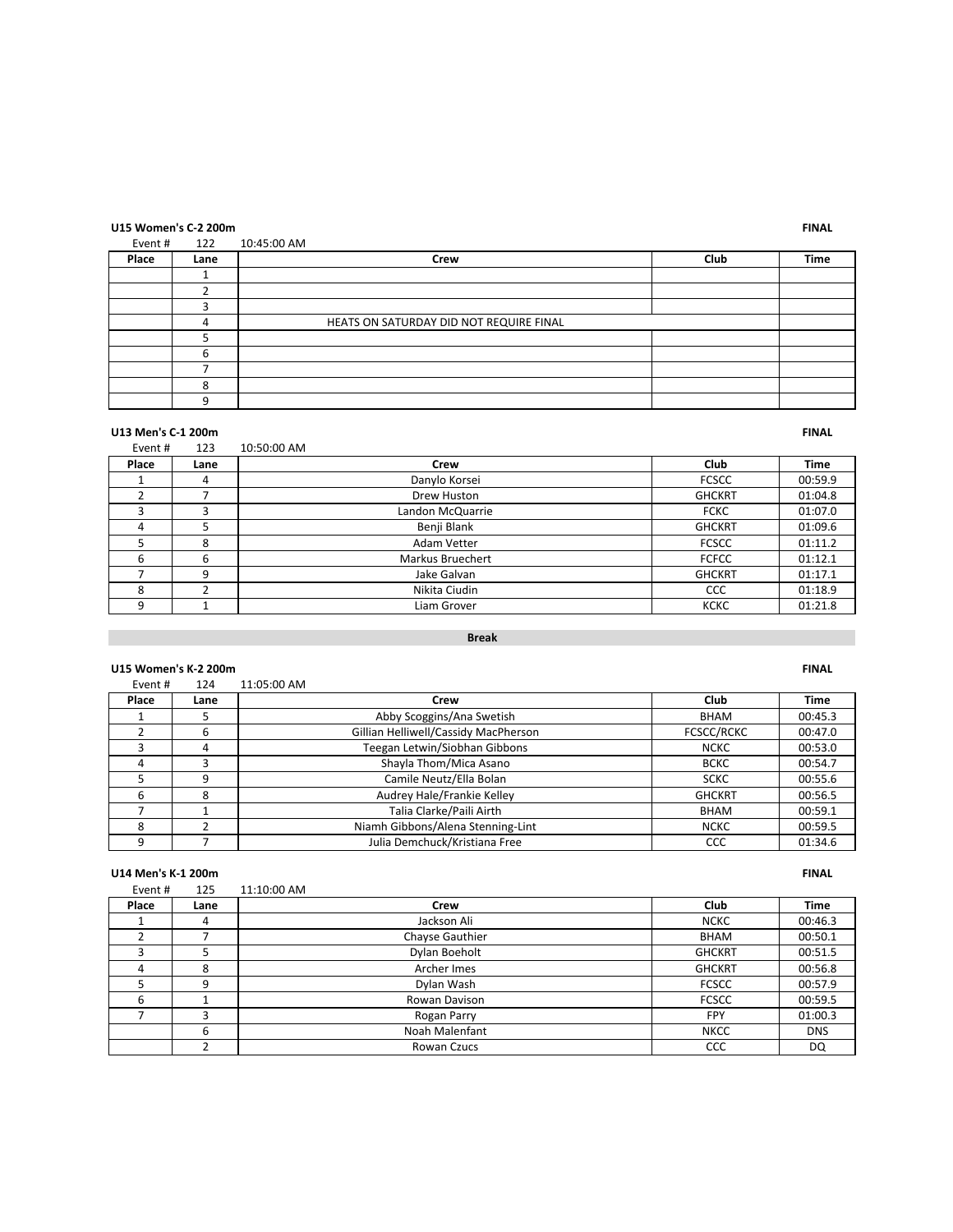# **U13 Women's C-1 200m FINAL**

# Event # 11:15:00 AM

| LVEIIL # | ⊥∠∪  | TT'TJ'OO WIAI        |               |             |
|----------|------|----------------------|---------------|-------------|
| Place    | Lane | Crew                 | Club          | <b>Time</b> |
|          |      | Sarah Grady          | <b>GHCKRT</b> | 01:05.4     |
|          |      | Gillian Helliwell    | <b>FCSCC</b>  | 01:13.4     |
|          | 4    | Asha Senenayake      | <b>FCSCC</b>  | 01:14.6     |
| 4        | 6    | Anna Beaudry         | <b>PCA</b>    | 01:15.5     |
|          |      | Abby Charlesworth    | <b>FCKC</b>   | 01:29.3     |
| 6        | 8    | Lauren Ko            | <b>BCKC</b>   | 01:46.2     |
|          | q    | Erica Potkins        | <b>NKCC</b>   | 02:02.2     |
| 8        |      | Ingrid Rangel-Ortega | <b>BCKC</b>   | 02:30.5     |
|          |      | Emma Albrecht        | <b>GHCKRT</b> | <b>DNF</b>  |

# **U13 Men's C-2 200m FINAL**

| Event # | 127  | 11:20:00 AM                       |               |             |
|---------|------|-----------------------------------|---------------|-------------|
| Place   | Lane | Crew                              | Club          | <b>Time</b> |
|         |      | Danylo Korsei/Iain St Arnault     | <b>FCSCC</b>  | 00:59.9     |
|         | 4    | Drew Huston/Benji Black           | <b>GHCKRT</b> | 01:03.3     |
|         | 6    | Jonas Decker/Liam Grover          | <b>KCKC</b>   | 01:06.8     |
| 4       |      | Eric Winsor/Dawson Hutchinson     | CCC           | 01:13.0     |
|         |      | Tomoki MacMartin/Markus Bruechert | <b>FCSCC</b>  | 01:13.9     |
| 6       | 8    | Willem Naffin/Nikita Ciudin       | CCC           | 01:18.0     |
|         | 9    | LukeGalvin/Grant Hustin           | <b>GHCKRT</b> | 01:36.4     |
| 8       |      | Weston Hester/Jake Galvan         | <b>GHCKRT</b> | 1.23.49     |
|         |      | Noah MacMartin/Adam Vetter        | <b>FCSCC</b>  | DQ          |

### **U15 Women's K-1 200m FINAL**

| Event# | 128  | 11:25:00 AM        |               |             |
|--------|------|--------------------|---------------|-------------|
| Place  | Lane | Crew               | Club          | <b>Time</b> |
|        | 6    | Ana Swetish        | <b>BHAM</b>   | 00:48.3     |
|        |      | Abby Scoggins      | <b>BHAM</b>   | 00:49.1     |
|        |      | Cassidy MacPherson | <b>RCKC</b>   | 00:49.5     |
| 4      |      | Mica Asano         | <b>BCKC</b>   | 00:51.0     |
|        | 8    | Frankie Kelley     | <b>GHCKRT</b> | 00:52.6     |
| 6      |      | Teegan Letwin      | <b>NCKC</b>   | 00:53.9     |
|        | 4    | Leana Garton       | <b>SCKC</b>   | 00:55.1     |
| 8      | q    | Siobhan Gibbons    | <b>NCKC</b>   | 00:55.5     |
| 9      |      | Talia Clarke       | <b>BHAM</b>   | 00:56.7     |

### **Novice Men's C-1 200m FINAL**

| Event# | 129  | 11:30:00 AM              |              |             |
|--------|------|--------------------------|--------------|-------------|
| Place  | Lane | Crew                     | Club         | <b>Time</b> |
|        | 4    | Liam Stewart             | <b>FCKC</b>  | 00:49.8     |
|        | 6    | Spencer Robinson         | <b>KCKC</b>  | 00:52.3     |
| з      |      | Quinn Thomson            | <b>FCSCC</b> | 00:55.0     |
| 4      |      | Kenji MacMartin          | <b>FCSCC</b> | 01:03.3     |
|        | 8    | Benjamin Soo             | <b>RCKC</b>  | 01:04.0     |
| 6      |      | Ivan Stashenko           | <b>BCKC</b>  | 01:10.5     |
|        | 9    | Matao Buist              | <b>KCKC</b>  | 01:11.2     |
| 8      | 10   | Michael Lanyon           | <b>KCKC</b>  | 01:11.9     |
| 9      |      | <b>Edward Colhoun</b>    | <b>BCKC</b>  | 01:32.5     |
|        |      | <b>Stanley Netherton</b> | <b>KCKC</b>  | <b>DNF</b>  |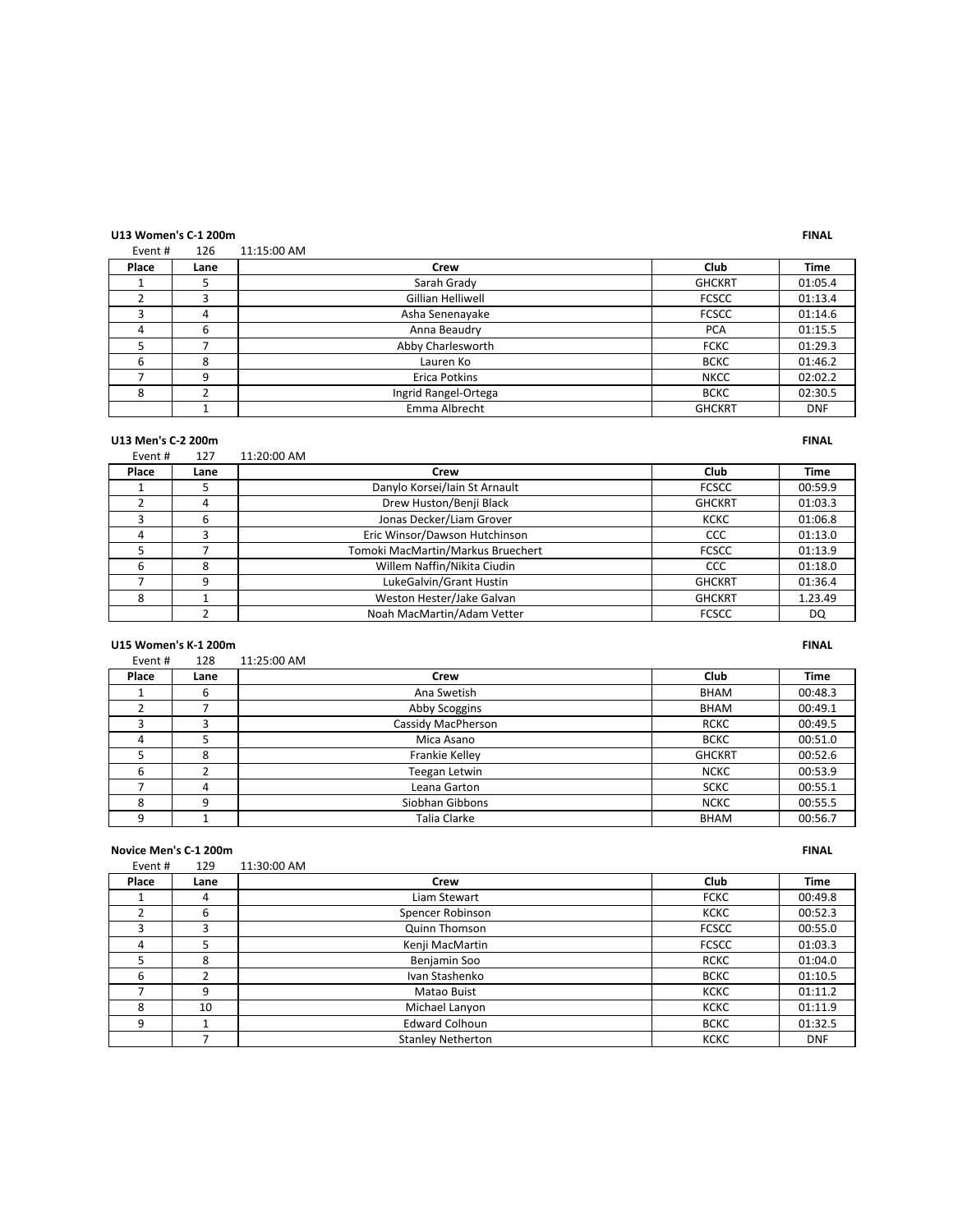### **Master Women's K-1 200m FINAL**

|         | VIASLEI VVOIIIEII 3 IL 1 ZUUIII |             |
|---------|---------------------------------|-------------|
| Event # | 130                             | 11:35:00 AM |

| $L$ vent $\pi$ | ⊥J∪  | $11.33.00$ MIVI        |              |             |
|----------------|------|------------------------|--------------|-------------|
| Place          | Lane | Crew                   | Club         | <b>Time</b> |
|                | 4    | Elizabeth Holmes       | <b>SCKC</b>  | 01:01.1     |
|                |      | Tamar Clarke           | <b>BHAM</b>  | 01:03.1     |
|                | 6    | Alexi Ansell           | <b>FCSCC</b> | 01:04.4     |
| 4              |      | <b>Sharon Scoggins</b> | <b>BHAM</b>  | 01:04.7     |
|                |      | Kathy Potkins          | <b>NKCC</b>  | 01:06.5     |
| 6              | 8    | Jeannette Whitton      | <b>FCSCC</b> | 01:07.2     |
|                |      | Sandy Gilliard         | <b>BHAM</b>  | 01:11.1     |
| 8              |      | Karla Ogle             | <b>SCKC</b>  | 01:14.7     |
| a              | q    | <b>Sherry Ernst</b>    | <b>BCKC</b>  | 01:26.00    |

**U13 Women's C-2 200m FINAL Event #** 131 **11:40:00 AM FINAL** 131 11:40:00 AM **Place Lane Crew Club Time** 4 HEATS ON SATURDAY DID NOT REQUIRE FINAL 

### **Novice Women's K-1 200m FINAL**

| Event# | 132  | 11:45:00 AM             |             |             |
|--------|------|-------------------------|-------------|-------------|
| Place  | Lane | Crew                    | Club        | <b>Time</b> |
|        |      | Cassidy MacPherson      | <b>RCKC</b> | 00:50.7     |
|        |      | Julia Demchuck          | <b>CCC</b>  | 00:51.8     |
| 3      |      | Teegan Letwin           | <b>NCKC</b> | 00:54.7     |
| 4      | 4    | Leana Girton            | <b>SCKC</b> | 00:55.0     |
|        | 6    | Erika Gow               | <b>FCKC</b> | 00:56.1     |
| 6      | 8    | <b>Hilary Greenwood</b> | <b>BHAM</b> | 01:00.4     |
|        | q    | Briana Haiduc           | <b>BCKC</b> | 01:01.4     |
| 8      |      | Kierra Willis           | <b>KCKC</b> | 01:02.2     |
| 9      |      | Samantha Loutet         | <b>BCKC</b> | 01:02.5     |

| U15 Men's K-1 200m |      |                       |               | <b>FINAL</b> |
|--------------------|------|-----------------------|---------------|--------------|
| Event #            | 133  | 11:50:00 AM           |               |              |
| Place              | Lane | Crew                  | Club          | <b>Time</b>  |
|                    | 9    | Chauncey Bevin        | <b>GHCKRT</b> | 00:43.1      |
| 2                  | 8    | Alex Dmitriev         | <b>RCKC</b>   | 00:43.6      |
| 3                  | 6    | Jackson Plymale       | <b>GHCKRT</b> | 00:44.0      |
| 4                  |      | <b>Edward Colhoun</b> | <b>BCKC</b>   | 00:44.6      |
|                    | ς    | <b>Ryan Wurts</b>     | KP            | 00:45.4      |
| 6                  | ำ    | Thomas Duff           | <b>NCKC</b>   | 00:46.1      |
|                    |      | Liam Jennings         | <b>SCKC</b>   | 00:46.6      |
| 8                  | 5    | Jackson Ali           | <b>NCKC</b>   | 00:47.8      |
| 9                  | 4    | Ethan Vasquez         | <b>GHCKRT</b> | 00:50.1      |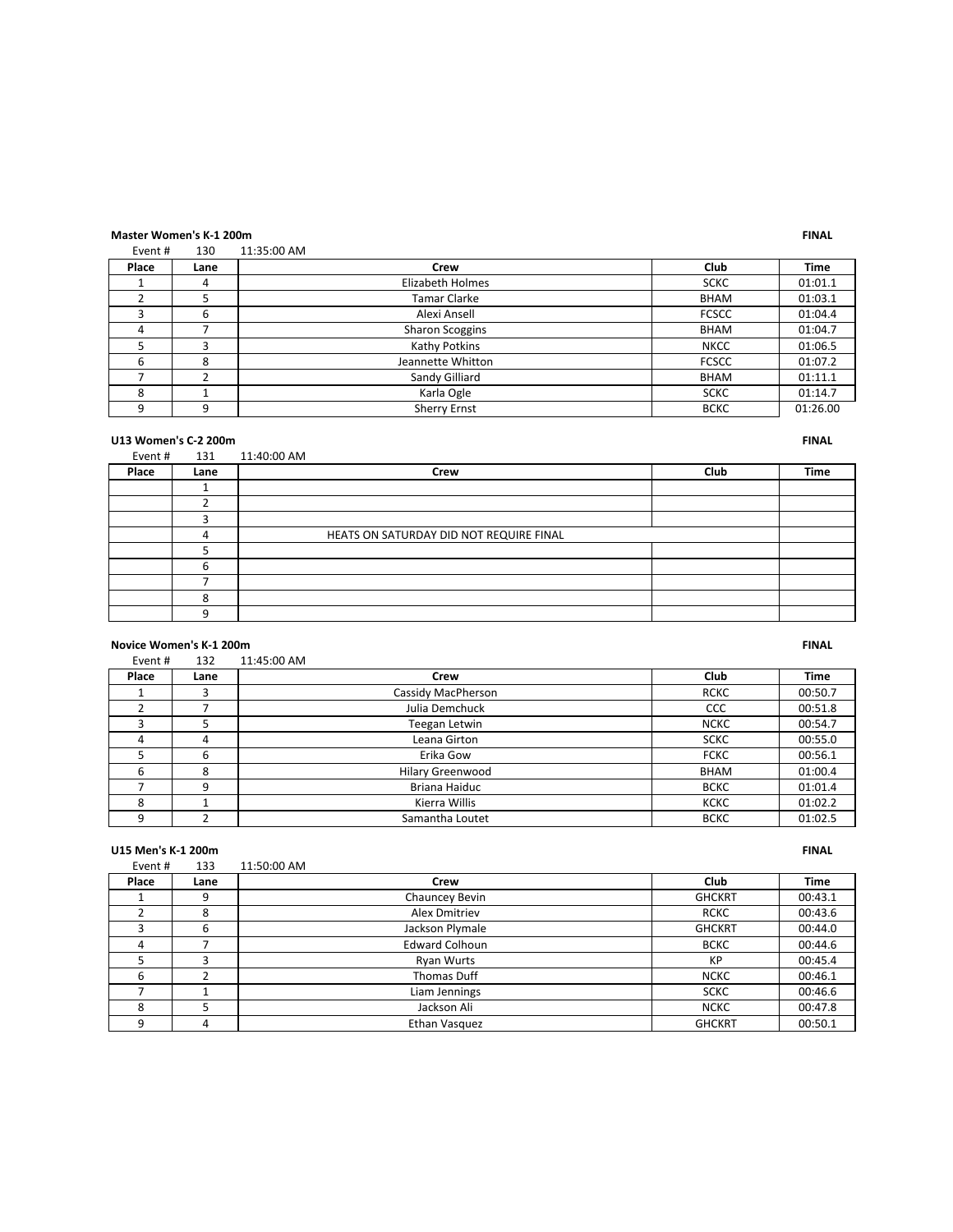# **U13 Men's K-2 200m FINAL**<br>Figure 134 **FINAL**<br>Figure 134 **11:55:00 AM**

| Event# | 134  | 11:55:00 AM                      |              |             |
|--------|------|----------------------------------|--------------|-------------|
| Place  | Lane | Crew                             | Club         | <b>Time</b> |
|        | 3    | Dawson Hutchinson/Nikita Ciudin  | CCC          | 00:55.4     |
|        | 8    | Eric Winsor/Willem Naffin        | CCC          | 00:55.9     |
|        | 6    | AJ Thom/Harry Colhoun            | <b>BCKC</b>  | 00:57.3     |
| 4      |      | Ryan Yao/Salomon Ali             | <b>NCKC</b>  | 01:00.3     |
|        |      | Jonas Decker/Liam Grover         | <b>KCKC</b>  | 01:00.9     |
| 6      |      | Aksel Schroeder/Noah Stubbings   | <b>NCKC</b>  | 01:30.1     |
|        |      | Iain St Arnault/Rowan Davison    | <b>FCSCC</b> | <b>DNF</b>  |
| 8      | 4    | Felix Prudhomme/Carson Van Horne | <b>NKCC</b>  | <b>DNS</b>  |
| ٩      | 9    | Rogan Parry/Joel Girouard        | <b>FPY</b>   | <b>DNS</b>  |

### **Lunch & Course Change**

### **U15 Women's K-4 500m TIMED FINAL**

### Event # 135 1:00:00 PM **Place Lane Crew Club Time** 1 2 Talia Clarke/Ana Swetish/Hilary Greenwood/Abby Scoggins BHAM 02:04.0<br>2 7 Julia Demchuck/Kristiane Free/Sadie Hanks/Molly Spilker CCC/GHCKRT/BHAM 02:24.2 Julia Demchuck/Kristiane Free/Sadie Hanks/Molly Spilker CCC/GHCKRT/BHAM 02:24.2 3 2 Lily Small/Shania Modha/Cassidy MacPherson/Sara Laderas RCKC | 02:26.0 4 3 | Bla Bloomquist/Leana Girton/Ella Bolan/Camille Neutz | SCKC | 02:27.5 5 6 Zoe Libner/Audrey Hale/Raegan Laird/Frankie Kelley GHCKRT 02:28.76 6 4 Shayla Thom/Briana Haiduc/Mika Asano/Crystal Yip BCKC 02:29.7 7 5 Danni Wilkie-Hobus/Julianne Girouard/Ayla McDonald/Airianna Gibson FPY 02:30.3<br>8 4 Kahlan Whitt/Brenna Nott/Palia Airth/Anna Beaudry PCA/BHAM 02:48.2 8 4 / Kahlan Whitt/Brenna Nott/Palia Airth/Anna Beaudry PCA/BHAM 02:48.2 9 6 Emma Albaek-Christensen/Sarah Barchard/Natalie Pankratz/Avery Metz APC 03:38.2<br>5 Moira Bader/Tess Nutall/Erica Potkins/Zoe Taylor NKCC/FCSCC DNS 5 Moira Bader/Tess Nutall/Erica Potkins/Zoe Taylor NKCC/FCSCC DNS 3 Niamh Gibbons/Alena Stenning-Lint/Teegan Letwin/Siobhan Gibbons NCKC DQ

\* Ranking will be determined by overall time

### **Novice Men's K-2 500m Timed Finals**

Event # 137 1:12:00 PM

| Place          | Lane           | Crew                              | Club          | Time       |
|----------------|----------------|-----------------------------------|---------------|------------|
|                |                | Alex Dmitriev/Sam Rosenthal       | <b>RCKC</b>   | 01:52.3    |
| $\overline{2}$ |                | Jackson Ali/Thomas Duff           | <b>NCKC</b>   | 01:56.2    |
| ξ              | $\mathbf{R}$   | Sam Hao/Devon Holcroft            | <b>FCKC</b>   | 02:03.1    |
| 4              |                | Lucas Mortensen/Marvin Bader      | <b>FCSCC</b>  | 02:09.5    |
| 5              | 5              | Stephen Wang/Noah Said            | <b>RCKC</b>   | 02:16.9    |
| 6              | 3              | Quinn Currie/Noah Malenfant       | <b>NKCC</b>   | 02:17.8    |
|                | $\overline{2}$ | Jake Loverock/West Yip/           | <b>BCKC</b>   | 02:25.6    |
| 8              | 8              | Daniel Castillo/Marko Radovic     | <b>FCSCC</b>  | 02:41.2    |
| 9              | 4              | Jupiter Grant/Owen White          | <b>SCKC</b>   | 02:42.1    |
| 10             | 4              | Bryant Kelleway/Colin Templeton   | <b>RCKC</b>   | 02:43.1    |
| 11             | 6              | Kole Harkalous/Archer Imes        | <b>GHCKRT</b> | 02:46.7    |
| 12             | 2              | Tyler Billing/Ethan Hennig        | <b>RCKC</b>   | 03:03.0    |
| 13             | 6              | Nathan Gaffran/Carson Van Horne   | <b>NKCC</b>   | 03:08.2    |
| 14             |                | Shane Dalumpines/Drake Dalumpines | <b>GHCKRT</b> | 03:33.8    |
|                | 5              | Darren Granale/Braiden Davis      | <b>RCKC</b>   | <b>DNF</b> |

\* Ranking will be determined by overall time

### **U13 Men's C-4 500m Final**

| Event# | 139  | 1:24:00 PM                                                    |               |         |
|--------|------|---------------------------------------------------------------|---------------|---------|
| Place  | Lane | Crew                                                          | Club          | Time    |
|        |      | Noah MacMartin/Iain St Arnault/Adam Vetter/Danylo Korsei      | <b>FCSCC</b>  | 02:50.5 |
|        |      | Eric Winsor/Dawson Hutchinson/Willem Naffin/Nikita Ciudin     | <b>CCC</b>    | 02:52.0 |
|        | q    | Liam Grover/Jonas Decker/Cooper Julien/Andrew Clark           | KCKC          | 02:58.4 |
|        | 6    | Drew Huston/Benji Blanck/Grant Huston/Luke Galvan             | <b>GHCKRT</b> | 03:04.4 |
|        |      | Jeffrey Sun/Alexander Smith/Charlie Toth/Landon McQuarrie     | <b>FCKC</b>   | 03:06.6 |
|        | 4    | Joel Girouard/Rogan Parry/Alex Sumner/Liam Diamond            | <b>FPY</b>    | 03:21.1 |
|        |      | Tomoki MacMartin/Markus Bruechert/Waran Ariyan/Keegan Bateman | <b>FCSCC</b>  | 03:59.3 |
| 8      |      | Einar Ogle/Lucas Girton/Kameron Brown/Soren Ogle              | <b>SCKC</b>   | 04:08.4 |
|        |      | Divyesh Challa/Nikkos Wang/Daniel Zhang/AJ Thom               | <b>BCKC</b>   | 04:32.4 |

### **U13 Women's K-2 500m Final 1**

| Event # | 140  | 1:30:00 PM                           |             |                  |
|---------|------|--------------------------------------|-------------|------------------|
| Place   | Lane | Crew                                 | Club        | <b>Time</b>      |
|         |      | Talia<br>: Clarke/Abby<br>' Scoggins | <b>BHAM</b> | 02.17<br>UZ:17.4 |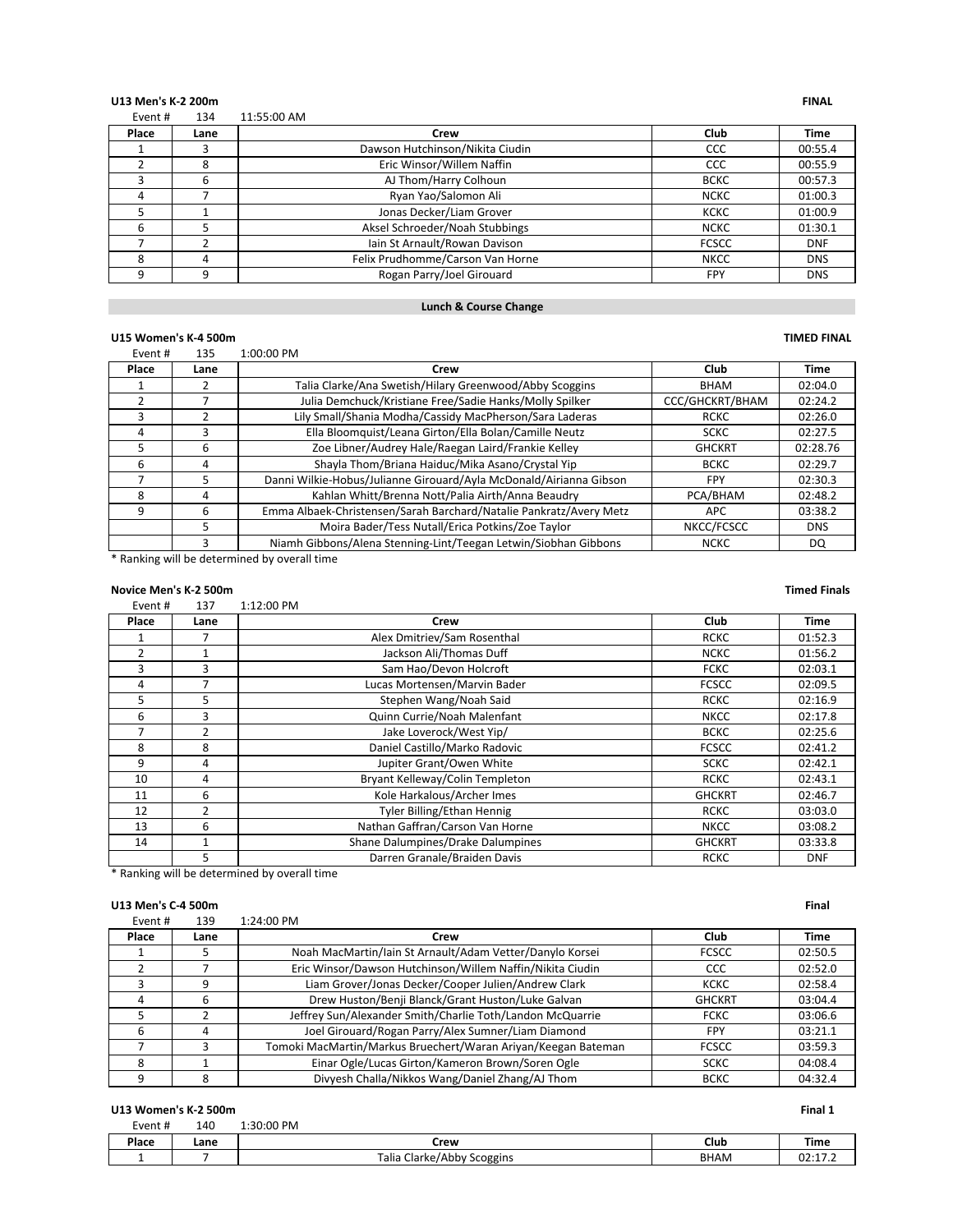|    | 4 | Danni Wilkie-Hobus/Julianne Girouard | <b>FPY</b>       | 02:39.4        |
|----|---|--------------------------------------|------------------|----------------|
| 3  |   | Paili Airth/Mia Clarke               | <b>BHAM</b>      | 02:39.4        |
| 4  | 5 | Holly Adams/Niamh Gibbons            | <b>NCKC</b>      | 02:39.7        |
| 5  | 2 | Christina Soldat/Sara Pollard        | <b>BCKC</b>      | 02:42.0        |
| 6  | 3 | Ellie Scoggins/Sally Greenwood       | <b>BHAM</b>      | 02:44.2        |
|    | 8 | Lauryn Clague/Tasmin Carlow-Ujiie    | <b>FCSCC</b>     | 02:48.0        |
| 8  | 9 | Ayla McDonald/Airianna Gibson        | <b>FPY</b>       | 02:54.6        |
| 9  | 5 | Brenna Nott/Kahlan Whitt             | <b>PCA</b>       | 02:56.5        |
| 10 | 6 | Raegen Laird/Audrey Hale/            | <b>GHCKRT</b>    | 02:57.3        |
| 11 | 3 | Lauren Ko/Eleanor Wang/              | <b>BCKC</b>      | 03:04.8        |
| 12 | 4 | Zoe Libner/Rory Ohr                  | <b>GHCKRT</b>    | 03:06.1        |
| 13 | 6 | Reina Watanabe/Narin Ariyan          | <b>FCSCC</b>     | 03:17.0        |
| 14 |   | Tiana Alexander/Sabine McLellan      | <b>BCKC</b>      | 03:17.9        |
| 15 | 2 | Emma Albaek-Christensen/Avery Metz   | APC              | 03:35.3        |
|    |   | Zorianna Garza/Kaitlynn Dong         | <b>CCKRT/CCC</b> | <b>DNS</b>     |
|    | 8 | Abby Charlesworth/Ginny Unruh        | <b>FCKC</b>      | <b>SCRATCH</b> |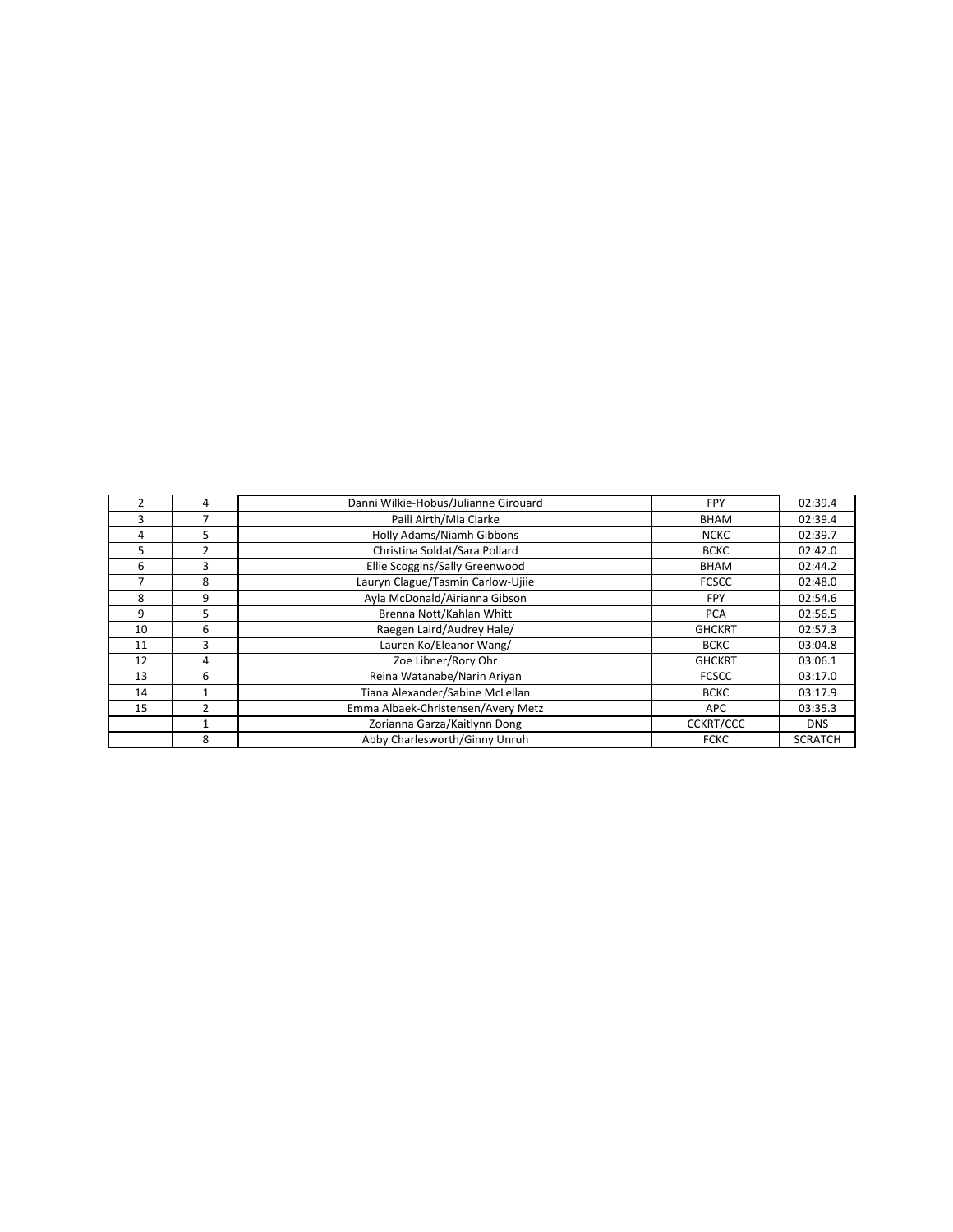**Novice Men's C-2 500m Final** Event  $\#$  142

| Place | Lane | Crew                                   | Club          | <b>Time</b> |
|-------|------|----------------------------------------|---------------|-------------|
|       |      | Kenjiro MacMartin/Quinn Thomson        | <b>FCSCC</b>  | 02:26.1     |
|       |      | Spencer Robinson/Michael Lanyon        | <b>KCKC</b>   | 02:36.8     |
|       | 8    | Landon McQuarrie/Liam Stewart          | <b>FCKC</b>   | 02:39.6     |
|       | 4    | Matao Buist/Stanley Netherton          | кскс          | 02:42.9     |
|       |      | Sebastian Rangel Ortega/Edward Colhoun | <b>BCKC</b>   | 03:05.1     |
|       |      | Jake Loverock/Ivan Strashenko          | <b>BCKC</b>   | 03:07.2     |
|       |      | Lucas Girton/Jupiter Grant             | <b>SCKC</b>   | 03:30.2     |
|       |      | <b>Grant Huston/Weston Hester</b>      | <b>GHCKRT</b> | 03:59.3     |
|       |      | Quinn Currie/Nathan Gaffran            | <b>NKCC</b>   | <b>DNS</b>  |

### **Novice Women's K-2 500m TIMED** FINAL

Event # 143 1:48:00 PM **Place Lane Crew Club Time** 1 | 4 | Shania Modha/Cassidy MacPherson | RCKC | 02:19.0 2 1 Teegan Letwin/Siobhan Gibbons NCKC 02:20.0 3 3 3 3 Leana Girton/Camille Neutz SCKC 3 3 3 3 3 SCKC 4 5 Abigail Donaldson/Kierra Willis KCKC 02:27.1 5 3 3 Briana Haiduc/Samantha Loutet BCKC 02:37.2 6 6 6 6 Kristen To/Paili Airth **FCSCC/BHAM** 02:42.3 T 4 Ella Bloomquist/Ella Bolin SCKC 02:47.1<br>
8 6 20e Taylor/Ella Korth NKCC 02:48.3 8 6 Zoe Taylor/Ella Korth NKCC 2:48.3 9 1 Ginny Unruh/Erika Gow FCKC 02:51.9<br>10 5 Natalie Pankratz/Sarah Barchard APC 02:58.4 10 5 Natalie Pankratz/Sarah Barchard APC 11 2 Elizabeth Clark/Emily Robinson KCKC 02:59.7 12 8 Veronica So/Sara Laderas RCKC 03:08.3 13 7 Reagan Guajardo/Komal Gill GHCKRT 03:30.5<br>13 7 Molly Spilker/Hillary Greenwood BHAM DNF 7 | Molly Spilker/Hillary Greenwood

\* Ranking will be determined by overall time

### **U11 Open K-4 500m Final 1**

| Event#         | 145            | 2:00:00 PM                                                      |                   |          |
|----------------|----------------|-----------------------------------------------------------------|-------------------|----------|
| Place          | Lane           | Crew                                                            | Club              | Time     |
|                | $\mathcal{P}$  | Owen Mitchell/Thorben Schroeder/Seth Doyle/Jasper Letwin        | <b>NCKC</b>       | 02:32.7  |
| $\overline{2}$ | 6              | Ellie Scoggins/Mia Clarke/Ryan Lee/Sally Greenwood/             | <b>BHAM</b>       | 02:34.6  |
| ς              | $\overline{ }$ | Harris Hunter/Douglas Hunter/Matthew House/Damian Hickey        | <b>KCKC</b>       | 02:38.8  |
| 4              |                | Milo Jackson/Tomoki MacMartin/Jacob Heath/Logan Velisek         | <b>FCSCC</b>      | 02:41.1  |
| 5              | 8              | Senika Velisek/Claire St Arnault/Amaliya Bruechert/Narin Ariyan | <b>FCSCC</b>      | 02:48.4  |
| 6              | 5              | Alexander Pelekh/Lucas Fong/Divyesh Challa/Thomas Colhoun       | <b>BCKC</b>       | 02:53.6  |
| 7              | 3              | Zack Smith/Sam Fasullo/Jeffrey Sun/Alexander Smith              | <b>FCKC</b>       | 02:59.3  |
| 8              | 8              | Anick Girouard/Joseph Woodard/Will Day/Austin Burt              | FPY/PCA           | 03:06.5  |
| 9              |                | Marko Radovic/Micco Duplantis/Niko Sauer/Avalon Lawson-Long     | <b>FCSCC</b>      | 03:17.9  |
| 10             | $\mathcal{P}$  | Connor Kitching/Ayden Broadhead/Riley Hester/Shane Dalumpines   | <b>GHCKRT</b>     | 03:20.9  |
| 11             | 4              | Emmalina Tsong/Ellanora Tsong/Soren Ogle/Owen Jennings          | <b>SCKC</b>       | 03:31.9  |
| 12             | 4              | Matilda Lawson-Long/Hayden Heath/Tyler Billing/Ali Hossein      | FCSCC/RCKC/BCKC   | 03:50.42 |
| 13             | 5              | Paige Neil/Reagan Guarjardo/Komal Gill/Hudson Stange            | <b>GHCKRT</b>     | 04:05.9  |
| 14             | 3              | Jericho Searle/Malachi Searle/Avery Metz/Darius Uong            | APC               | 04:21.7  |
| 15             | 6              | Mara Brogan/Coleton McCoy/Colin McGiverin/Miles Naffe           | <b>BHAM/CCKRT</b> | DQ.      |

\* Ranking will be determined by overall time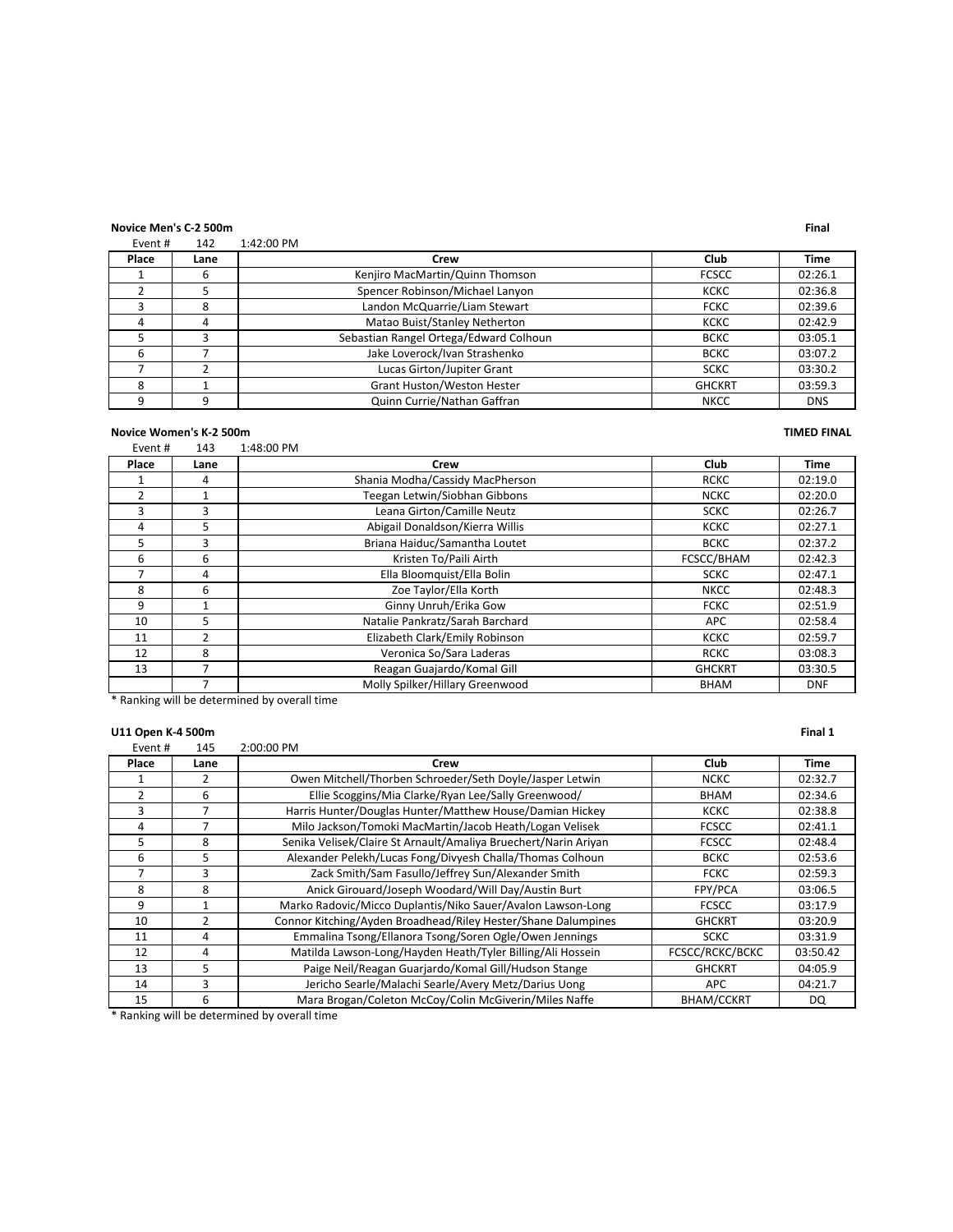### **Master Men's K-1 500m Final**

| Event# | 147  | 2:12:00 PM               |              |             |
|--------|------|--------------------------|--------------|-------------|
| Place  | Lane | Crew                     | Club         | <b>Time</b> |
|        | b    | David Helliwell          | <b>FCSCC</b> | 02:09.7     |
|        |      | <b>Stuart Chase</b>      | <b>FCSCC</b> | 02:17.1     |
|        | 8    | Andrew Sugianto          | <b>FCSCC</b> | 02:22.5     |
|        |      | Ewan MacKenzie           | <b>RCKC</b>  | 02:22.9     |
|        | 4    | <b>Matt Nutall</b>       | <b>NKCC</b>  | 02:27.6     |
|        |      | <b>Richard Rosenthal</b> | <b>RCKC</b>  | 02:55.0     |
|        |      | Peter Prinos             | <b>CCKRT</b> | 03:01.3     |
|        |      | Dave Potkins             | <b>NKCC</b>  | 03:22.1     |

### **U15 Men's C-4 500m Final**

| Event # | 148  | 2:18:00 PM                                                     |               |            |
|---------|------|----------------------------------------------------------------|---------------|------------|
| Place   | Lane | Crew                                                           | Club          | Time       |
|         |      | Danylo Korsei/Kenjiro MacMartin/Quinn Thomson/Dylan Wash       | <b>FCSCC</b>  | 02:43.9    |
|         |      | Lucas Gamp/Roan Szucs/Van Holmes/Maxim Bryuzgin                | CCC           | 03:01.5    |
|         |      | Braiden Davis/Darren Granale/Noah Said/Benjamin Soo            | <b>RCKC</b>   | 03:05.5    |
|         |      | Weston Hester/Benji Blanck/Jake Galvan/Drew Huston             | <b>GHCKRT</b> | 03:19.1    |
|         |      | Liam Diamond/Alex Sumner/Joel Girouard/Rogan Parry             | <b>FPY</b>    | 03:38.6    |
| h       |      | Austin Burt/Will Day/Kieran Nott/Brendan Shippit               | <b>PCA</b>    | 03:46.0    |
|         |      | Eric McClusky/Owen White/Liam Jennings/Lucas Girton            | <b>SCKC</b>   | 04:43.2    |
|         | 9    | Sean Allen/?                                                   | CCC           | <b>DNS</b> |
|         |      | Carson Ko/Harry Colhoun/Sebastian Rangel Ortega/Edward Colhoun | <b>BCKC</b>   | DQ         |

# U15 Women's K-2 500m **TIMED** FINAL

| Event# | 149            | 2:24:00 PM                           |                     |             |
|--------|----------------|--------------------------------------|---------------------|-------------|
| Place  | Lane           | Crew                                 | Club                | <b>Time</b> |
|        | 5              | Abby Scoggins/Ana Swetish            | <b>BHAM</b>         | 02:05.3     |
|        | 3              | Gillian Helliwell/Cassidy MacPherson | FCSCC/RCKC          | 02:08.2     |
|        | 8              | Teegan Letwin/Siobhan Gibbons        | <b>NCKC</b>         | 02:22.8     |
|        | 10             | Julia Demchuck/Kristiane Free        | <b>CCC</b>          | 02:25.1     |
|        | 9              | Mika Asano/Shayla Thom               | <b>BCKC</b>         | 02:28.0     |
| 6      | 5              | Alena Stenning-Lint/Niamh Gibbons    | <b>NCKC</b>         | 02:29.9     |
|        | 7              | Camille Neutz/Leana Girton           | <b>SCKC</b>         | 02:32.6     |
| 8      | 7              | Audrey Hale/Frankie Kelley           | <b>GHCKRT</b>       | 02:36.7     |
| ٩      | $\overline{2}$ | Danni Wilkie-Hobus/Julianne Girouard | <b>FPY</b>          | 02:37.2     |
| 10     | 4              | Lily Small/Shania Modha              | <b>RCKC</b>         | 02:46.8     |
| 11     | 6              | Molly Spilker/Hilary Greenwood       | <b>BHAM</b>         | 02:50.3     |
| 12     | 8              | Ella Bloomquist/Ella Bolan           | <b>SCKC</b>         | 02:50.7     |
| 13     | 9              | Christina Soldat/Crystal Yip         | <b>BCKC</b>         | 02:51.7     |
| 14     | 1              | <b>Tess Nutall/Erica Potkins</b>     | <b>NKCC</b>         | 02:53.8     |
| 15     | 2              | Natalie Pankratz/Sarah Barchard      | <b>APC</b>          | 02:56.9     |
| 16     | 4              | Kahlan Whitt/Zoe Taylor              | PCA/NCKC            | 02:58.3     |
| 17     | 1              | Katya Pelekh/Briana Haiduc           | <b>BCKC</b>         | 02:59.0     |
| 18     | 6              | Ayla McDonald/Airianna Gibson        | <b>FPY</b>          | 03:06.4     |
|        | 3              | Moira Bader/Sadie Hanks              | <b>FCSCC/GHCKRT</b> | <b>DNF</b>  |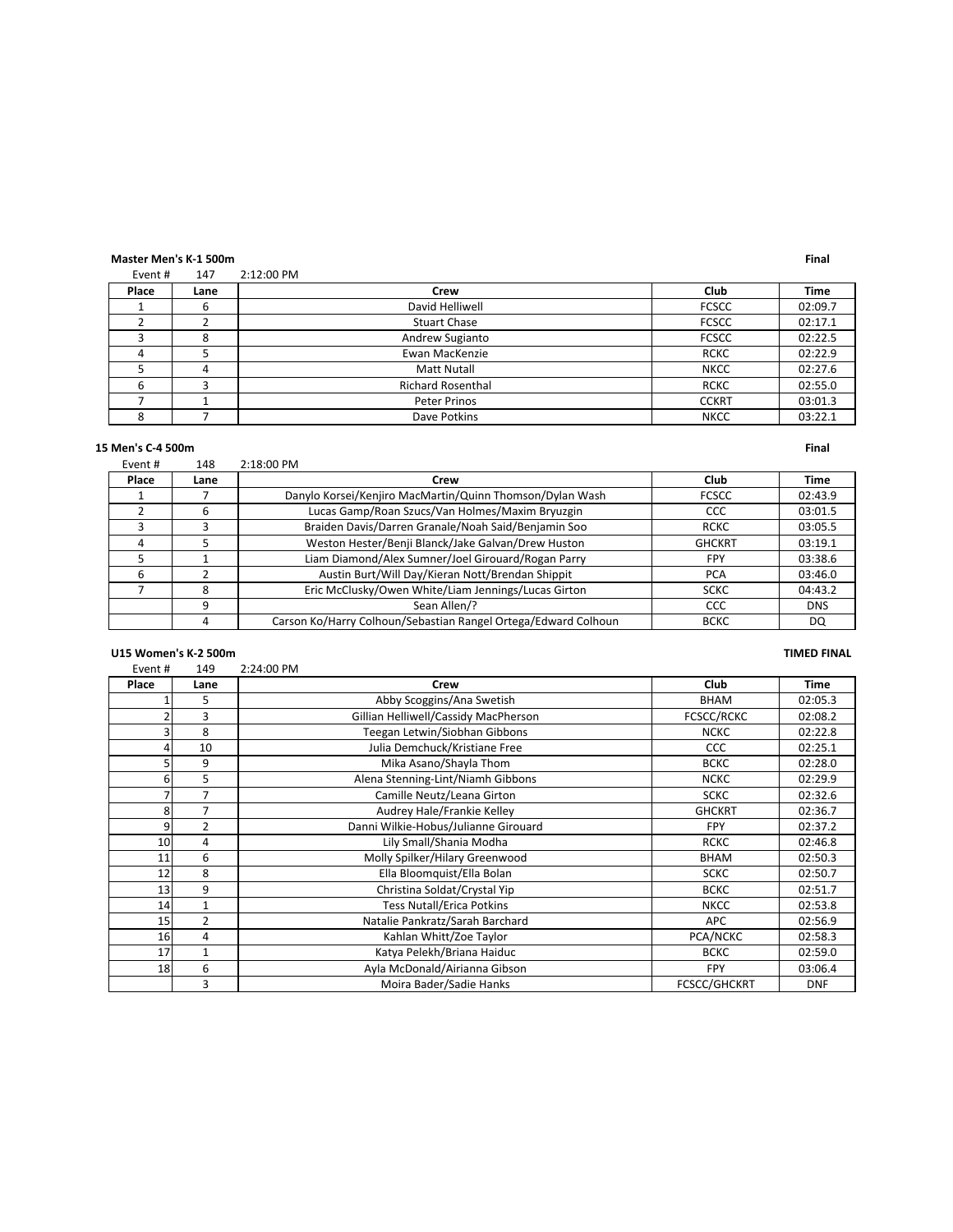# **Master Women's K-1 500m TIMED FINAL**

| Event# | 151          | 2:36:00 PM              |              |             |
|--------|--------------|-------------------------|--------------|-------------|
| Place  | Lane         | Crew                    | Club         | <b>Time</b> |
|        |              | <b>Elizabeth Holmes</b> | <b>SCKC</b>  | 02:40.0     |
| 2      |              | Kathy Nay               | <b>RCKC</b>  | 02:41.2     |
| 3      | 2            | Alexi Ansell            | <b>FCSCC</b> | 02:54.2     |
| 4      | 3            | Tamar Clarke            | <b>BHAM</b>  | 02:57.3     |
| 5      | 4            | Cathy Potkins           | <b>NKCC</b>  | 03:02.2     |
| 6      | 4            | Sandy Gilliard          | <b>BHAM</b>  | 03:04.3     |
|        | $\mathbf{2}$ | <b>Sharon Scoggins</b>  | <b>BHAM</b>  | 03:12.2     |
| 8      | 6            | Karla Ogle              | <b>SCKC</b>  | 03:15.1     |
| 9      | 3            | Jeannette Whitton       | <b>FCSCC</b> | 03:23.8     |
| 10     | 5            | <b>Sherry Ernst</b>     | <b>BCKC</b>  | 03:43.4     |
| 11     | 5            | Joanna Crocker          | <b>CCKRT</b> | 03:59.3     |
| 12     |              | Margaret Rottsolk       | <b>CCKRT</b> | 05:05.1     |
|        | 6            | Linda Homeniuk          | <b>NKCC</b>  | <b>DNS</b>  |

| U13 Men's K-2 500m |                |                                  |               | <b>TIMED FINAL</b> |
|--------------------|----------------|----------------------------------|---------------|--------------------|
| Event#             | 153            | 2:48:00 PM                       |               |                    |
| Place              | Lane           | Crew                             | Club          | <b>Time</b>        |
| $\mathbf{1}$       | $\mathbf{1}$   | Chayse Gauthier/Myles Nafe       | CCKRT/BHAM    | 02:28.8            |
| $\mathbf{1}$       | 8              | Andrew Clark/Jonas Decker        | <b>KCKC</b>   | 02:28.8            |
| 3                  | 3              | Dawson Hutchinson/Eric Winsor    | CCC           | 02:29.0            |
| 4                  | $\mathbf{1}$   | Nikita Ciudin/Willem Naffin      | CCC           | 02:34.8            |
| 5                  | $\overline{2}$ | Ethan Meads/Charlie Toth         | <b>FCKC</b>   | 02:40.6            |
| 6                  | $\mathbf{1}$   | Iain St Arnault/Rowan Davison    | <b>FCSCC</b>  | 02:40.7            |
| $\overline{7}$     | $\overline{7}$ | Aksel Schroeder/Noah Stubbings   | <b>NCKC</b>   | 02:44.0            |
| 8                  | 4              | Ryan Yao/Salomon Ali             | <b>NCKC</b>   | 02:45.4            |
| 9                  | 9              | Einar Ogle/Owen Jennings         | <b>SCKC</b>   | 02:46.4            |
| 10                 | $\overline{2}$ | Markus Bruechert/Keegan Bateman  | <b>FCSCC</b>  | 02:46.8            |
| 11                 | 5              | Drake Dalumpines/Archer Imes     | <b>GHCKRT</b> | 02:46.9            |
| 12                 | 6              | Harry Colhoun/Daniel Zhang       | <b>BCKC</b>   | 02:47.5            |
| 13                 | 5              | Leo Malmberg/Joel Prinos         | <b>CCKRT</b>  | 02:47.8            |
| 14                 | 8              | Nathan Malenfant/Felix Prudhomme | <b>NKCC</b>   | 02:51.3            |
| 15                 | 9              | Rogan Parry/Joel Girouard        | <b>FPY</b>    | 02:53.2            |
| 16                 | 4              | Kameron Brown/Lucas Girton       | <b>SCKC</b>   | 02:58.5            |
| 17                 | 8              | Shawn Wurts/Connor Wurts         | KP            | 02:58.7            |
| 18                 | 5              | Colin McGiverin/Ryan Lee         | <b>BHAM</b>   | 03:00.3            |
| 19                 | 6              | Michael Parker/Ryan Farber       | <b>KP</b>     | 03:03.2            |
| 20                 | 4              | AJ Thom/Divyesh Challa           | <b>BCKC</b>   | 03:07.9            |
| 21                 | 7              | Bishan Biln/Ken Deibert          | <b>FCKC</b>   | 03:20.4            |
| 22                 | 6              | Kaleb Aubey/Rowan Gow            | <b>FCKC</b>   | 03:32.4            |
| 23                 | $\overline{7}$ | Joshua Uong/Jericho Searle       | <b>APC</b>    | 03:43.4            |
| 24                 | 3              | Darius Uong/Malachi Searle       | <b>APC</b>    | 03:45.9            |
|                    | 3              | Sean Lee/Zach McGiverin          | <b>BHAM</b>   | <b>DNF</b>         |
|                    | 9              | Austin Burt / Cohen Wallace      | <b>PCA</b>    | <b>DNS</b>         |
|                    | $\overline{2}$ | Waran Ariyan/Vimal Chauhan       | <b>FCSCC</b>  | <b>DQ</b>          |

|         | U13 Women's C-2 500m |                                   |               |            |  |
|---------|----------------------|-----------------------------------|---------------|------------|--|
| Event # | 156                  | 3:06:00 PM                        |               |            |  |
| Place   | Lane                 | Crew                              | Club          | Time       |  |
|         |                      | Asha Senanayake/Gillian Helliwell | <b>FCSCC</b>  | 03:03.0    |  |
|         |                      | Anna Beaudry/Brenna Nott          | <b>PCA</b>    | 03:24.8    |  |
|         | 4                    | Nori Boeholt/Sarah Grady          | <b>GHCKRT</b> | 04:20.7    |  |
| 4       |                      | Ella Blanck/Abby Clark            | <b>GHCKRT</b> | 05:04.9    |  |
| 5       |                      | Emma Albrecht/Stella DeSantis     | <b>GHCKRT</b> | 05:38.8    |  |
| 6       | 9                    | Luciana DeSantis/Elsie Huston     | <b>GHCKRT</b> | 06:08.4    |  |
|         | 6                    | Lauryn Clague/Tasmin Carlow-Ujiie | <b>FCSCC</b>  | 06:32.0    |  |
| 8       |                      | Sabine McLellan/Ingrid Ortega     | <b>BCKC</b>   | <b>DNs</b> |  |
| 9       | 8                    | Sara Pollard/Christina Soldat     | <b>BCKC</b>   | <b>DNS</b> |  |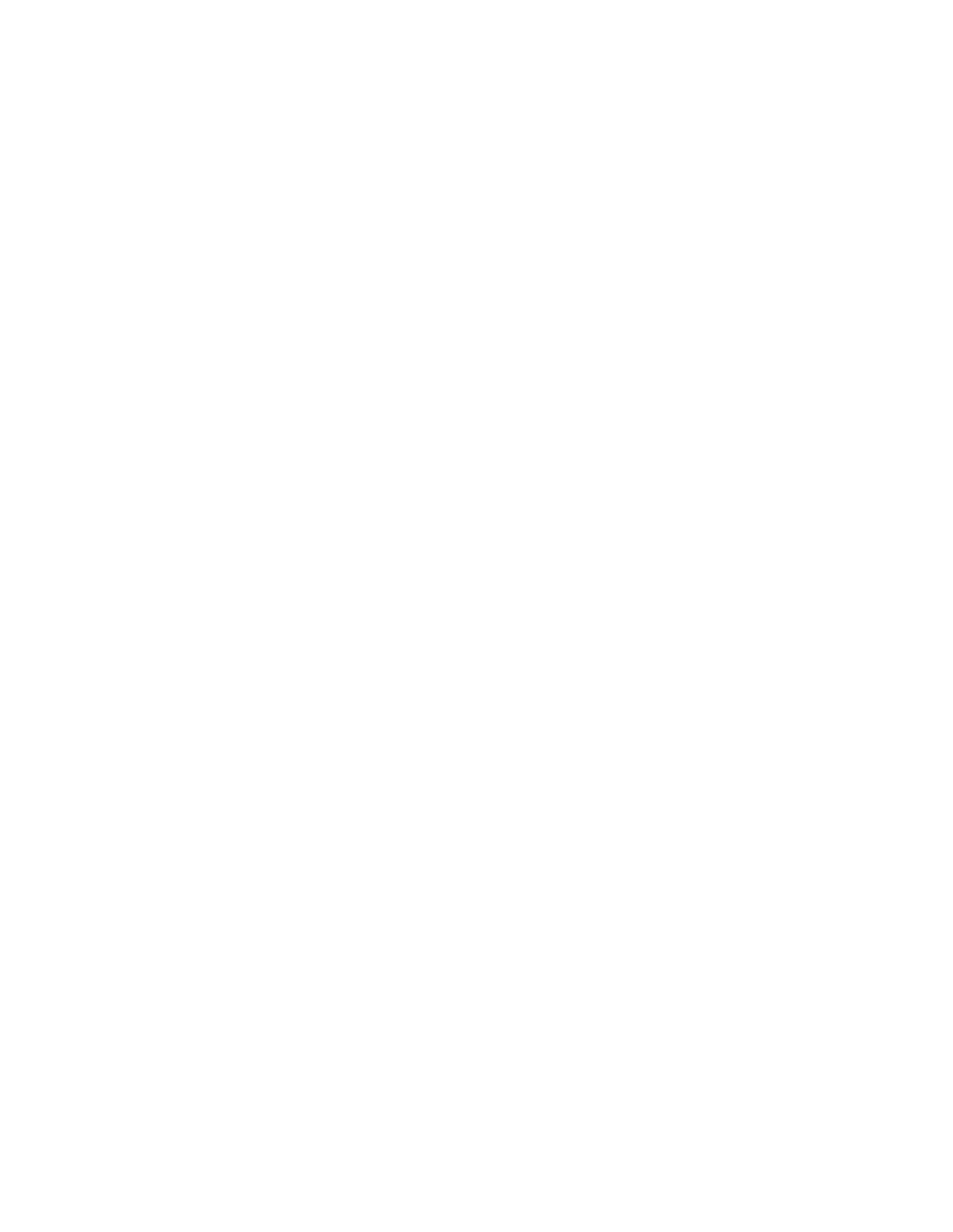### **U11** Open C-4 500m **Final**

| Event# | 157  | 3:12:00 PM                                                      |               |         |
|--------|------|-----------------------------------------------------------------|---------------|---------|
| Place  | Lane | Crew                                                            | Club          | Time    |
|        | b    | Harris Hunter/Mischa Grover/Douglas Hunter/Damian Hickey        | KCKC          | 03:10.6 |
|        |      | Logan Velisek/Micco Duplantis/Tomoki MacMartin/Noah MacMartin   | <b>FCSCC</b>  | 03:11.9 |
|        |      | Zack Smith/Sam Fasullo/Jeffrey Sun/Alexander Smith              | <b>FCKC</b>   | 03:40.9 |
|        | 8    | Alexander Pelekh/Ali Hosseini/Carson Ko/Thomas Colhoun          | <b>BCKC</b>   | 03:47.8 |
|        |      | Senika Velisek/Claire St Arnault/Amaliya Bruechert/Narin Ariyan | <b>FCSCC</b>  | 03:48.7 |
| 6      |      | Emmalina Tsong/Ellanora Tsong/Soren Ogle/Kameron Brown          | <b>SCKC</b>   | 04:00.3 |
|        |      | Sallly Greenwood/Ellie Scoggins/Mia Clarke/Mara Brogan          | <b>BHAM</b>   | 04:06.4 |
|        |      | Elsie Huston/Luciana DeSantis/Abby Clark/Ella Blanck            | <b>GHCKRT</b> | NS      |
|        |      |                                                                 |               |         |

### **Master Men's C-1/Para Men's K-1 500m Final**

| Event # | 158 | 3:18:00 PM |
|---------|-----|------------|
|         |     |            |

| Place | Lane | Crew                | Club         | Time    |
|-------|------|---------------------|--------------|---------|
|       |      | <b>Stuart Chase</b> | <b>FCSCC</b> | 02:22.5 |
|       |      | Chris Bird          | <b>NCKC</b>  | 02:24.0 |
|       |      | Corey Stewart       | APC          | 02:42.6 |

### **U15 Men's K-2 500m TIMED FINAL**

Event # 159 3:24:00 PM **Place Lane Crew Club Time** 1 8 Chauncey Bevin/Jackson Plymale CHCKRT 01:54.4 2 2 2 2 2 Thomas Duff/Jackson Ali 2 NCKC 01:56.5 3 8 SCKC/KP 02:01.5 4 3 Dylan Boeholt/Ethan Vasquez GHCKRT 02:09.8 5 3 Stephen Wang/Alex Dmitriev RCKC 2:15.4 6 6 6 6 Rowan Davison/Dylan Wash FCSCC 8 02:26.8 7 4 Owen White/Eric McClusky SCKC 02:26.9 8 4 Lucas Gamp/Roan Szucs CCC 02:30.4 Darren Granale/Braiden Davis CCC 02:30.4 CCC 02:30.4 9 5 Darren Granale/Braiden Davis RCKC 02:32.4 10 5 Van Holmes/Maxim Bryuzgin CCC 02:35.9<br>11 7 Brendan Shippit/Kieran Nott PCA 02:41.3 11 7 Brendan Shippit/Kieran Nott PCA 02:41.3 12 7 Preston San/Charlie Toth FCKC 02:42.7 13 6 Keegan Bateman/Jordan Carlow-Ujiie FCSCC 02:44.1 14 | 4 | Alex Sumner/Rogan Parry | FPY | 02:47.2 15 6 Bryant Kelleway/Colin Templeton RCKC 02:48.2 16 2 | Archer Imes/Kole Harkabus | GHCKRT | 02:50.8 17 S Harry Fong/Leo Malmberg CCKRT 02:57.2 18 2 Cohen Wallace/Gardner Hartwick PCA 03:01.1 3 Nathan Gaffran/Noah Malenfant NKCC NKCC DNS 7 Sean Allen/Chayse Gauthier CCC/BHAM DQ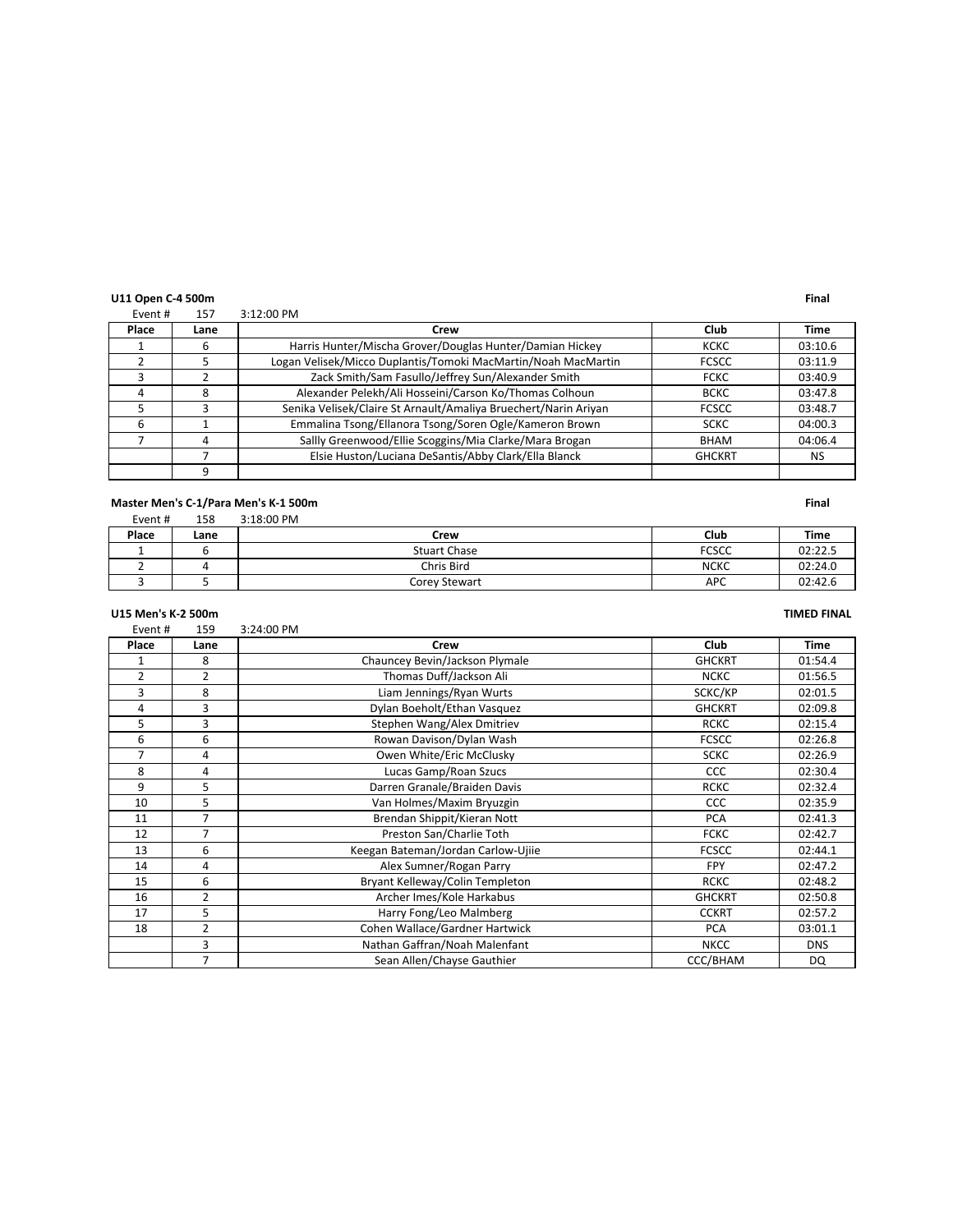| U15 Women's C-2 500m |      |                          |               | <b>Final</b> |
|----------------------|------|--------------------------|---------------|--------------|
| Event #              | 162  | 3:42:00 PM               |               |              |
| Place                | Lane | Crew                     | Club          | Time         |
|                      |      | Sarah Grady/Melsi Settle | <b>GHCKRT</b> | 02:40.0      |
|                      |      | Kelly North/Sadie Hanks  | <b>GHCKRT</b> | 02:42.5      |

### **U13 Women's K-4 500m Final**

| Event# | 163  | 3:48:00 PM                                                              |                   |            |
|--------|------|-------------------------------------------------------------------------|-------------------|------------|
| Place  | Lane | Crew                                                                    | Club              | Time       |
|        | b    | Abby Scoggins/Mia Clarke/Talia Clarke/Paili Airth                       | <b>BHAM</b>       | 02:16.5    |
|        | 4    | Lauryn Clague/Tasmin Carlow-Ujiie/Asha Senanayake/Gillian Helliwell     | <b>FCSCC</b>      | 02:24.3    |
|        |      | Eleanor Wang/Lauren Ko/Sara Pollard/Christina Soldat                    | <b>BCKC</b>       | 02:35.0    |
|        |      | Sally Greenwood/Ellie Scoggins/Kaitlynn Dong/Mara Brogan                | <b>BHAM/CCKRT</b> | 02:37.9    |
|        |      | Rory Ohr/Zoe Libner/Audrey Hale/Raegan Laird                            | <b>GHCKRT</b>     | 02:40.1    |
|        |      | Avalon Lawson-Long/Matilda Lawson-Long/Reina Watanabe/Abby Charlesworth | <b>FCSCC/FCKC</b> | 03:12.2    |
|        |      | Danni Wilkie-Hobus/Julianne Girouard/Ayla McDonald/Anick Girouard       | FPY               | <b>DNS</b> |

# **Break**

### **Novice Women's C-2 500m/Masters Men's C-2 500m Final**

| Event# | 164  | 4:08:00 PM                       |             |            |
|--------|------|----------------------------------|-------------|------------|
| Place  | Lane | Crew                             | Club        | Time       |
|        |      | Cassidy MacPherson/Jia Kim       | <b>RCKC</b> | 02:41.20   |
|        |      | Abigail Donaldson/Emily Robinson | KCKC        | 03:29.5    |
|        |      | Shayla Thom/Mika Asano           | <b>BCKC</b> | 04:10.6    |
|        |      |                                  |             |            |
|        |      | Matt Nuttall/Dave Potkins        | <b>NKCC</b> | <b>DNS</b> |

### **U13 Men's K-4 500m TIMED FINAL**

| Event#         | 165            | 4:14:00 PM                                                        |                     |             |
|----------------|----------------|-------------------------------------------------------------------|---------------------|-------------|
| Place          | Lane           | Crew                                                              | Club                | <b>Time</b> |
|                |                | Eric Winsor/Dawson Hutchinson/Willem Naffin/Nikita Ciudin         | <b>CCC</b>          | 02:20.0     |
| $\overline{2}$ | 5              | Ryan Yao/Salomon Ali/Noah Stubbings/Aksel Schroeder               | <b>NCKC</b>         | 02:21.2     |
| 3              | 5.             | Andrew Clark/Jonas Decker/Liam Grover/Cooper Julien               | <b>KCKC</b>         | 02:23.6     |
| 4              | 3              | Rowan Davison/Keegan Bateman/Adam Vetter/Iain St Arnault          | <b>FCSCC</b>        | 02:28.4     |
| 5              | $\overline{2}$ | Owen Mitchell/Thorban Schroeder/Seth Doyle/Jasper Letwin          | NCKC                | 02:31.9     |
| 6              | 6              | Sean Lee/Ryan Lee/Zach McGiverin/Chayse Gauthier                  | <b>BHAM</b>         | 02:32.9     |
|                | 4              | Joel Girouard/Rogan Parry/Alex Sumner/Cohen Wallace               | FPY/PCA             | 02:41.3     |
| 8              | 6              | Leo Malmberg/Joel Prinos/Myles Nafe/Connor Kitching               | <b>CCKRT/GHCKRT</b> | 02:41.9     |
| 9              | 8              | Marko Radovic/Markus Bruechert/Milo Jackson/Jacob Heath           | <b>FCSCC</b>        | 02:43.8     |
| 10             | 7              | Thomas Colhoun/Nikkos Wang/Daniel Zhang/AJ Thom                   | <b>BCKC</b>         | 02:46.0     |
| 11             |                | Einar Ogle/Lucas Girton/Kameron Brown/Owen Jennings               | <b>SCKC</b>         | 02:51.4     |
| 12             | 4              | Connor Wurts/Ryan Farber/Michael Parker/Shawn Wurts               | КP                  | 02:56.2     |
| 13             | 9              | Waran Ariyan / Hayden Heath/Niko Sauer/Vimal Chauhan              | <b>FCSCC</b>        | 03:12.7     |
| 14             | 8              | Malachi Searle/Darius Uong/Joshua Uong/Jericho Searle             | <b>APC</b>          | 04:13.8     |
|                |                | Nathan Malenfant/Felix Prudhomme/Carson Van Horne/Ayden Broadhead | NKCC/GHCKRT         | <b>DNS</b>  |
|                | 3              | Charlie Toth/Jeffrey Sun/Ethan Meads/Landon McQuarrie             | <b>FCKC</b>         | DQ          |

\* Ranking will be determined by overall time

# **U13 Women's C-4 500m Final**

| Event # | 167  | 4:26:00 PM                                               |               |             |
|---------|------|----------------------------------------------------------|---------------|-------------|
| Place   | Lane | Crew                                                     | Club          | <b>Time</b> |
|         |      | Stella DeSantis/Nori Boeholt/Emma Albrecht/Sarah Grady   | <b>GHCKRT</b> | 03:31.0     |
|         |      | Ingrid Rangel Ortega/Eleanor Wang/Lauren Ko/Sara Pollard | <b>BCKC</b>   | 04:03.1     |
|         |      | Zorianna Garza/?                                         | CCC           | <b>DNS</b>  |

### **Master Women's K-2 500m Final**

| Event # | 168  | 4:32:00 PM                       |              |            |
|---------|------|----------------------------------|--------------|------------|
| Place   | Lane | Crew                             | Club         | Time       |
|         |      | Elizabeth Holmes/Karla Ogle      | <b>SCKC</b>  | 02:41.16   |
|         |      | Sandy Gilliard/Tamar Clarke      | BHAM         | 02:50.3    |
|         |      | Margaret Rottsolk/Joanna Crocker | <b>CCKRT</b> | 03:49.5    |
|         |      | Jeannette Whitton/Alexi Ansell   | <b>FCSCC</b> | <b>DNF</b> |
|         |      |                                  |              |            |
|         |      | Heather Potkins/Cathy Potkins    | <b>NKCC</b>  | <b>EXH</b> |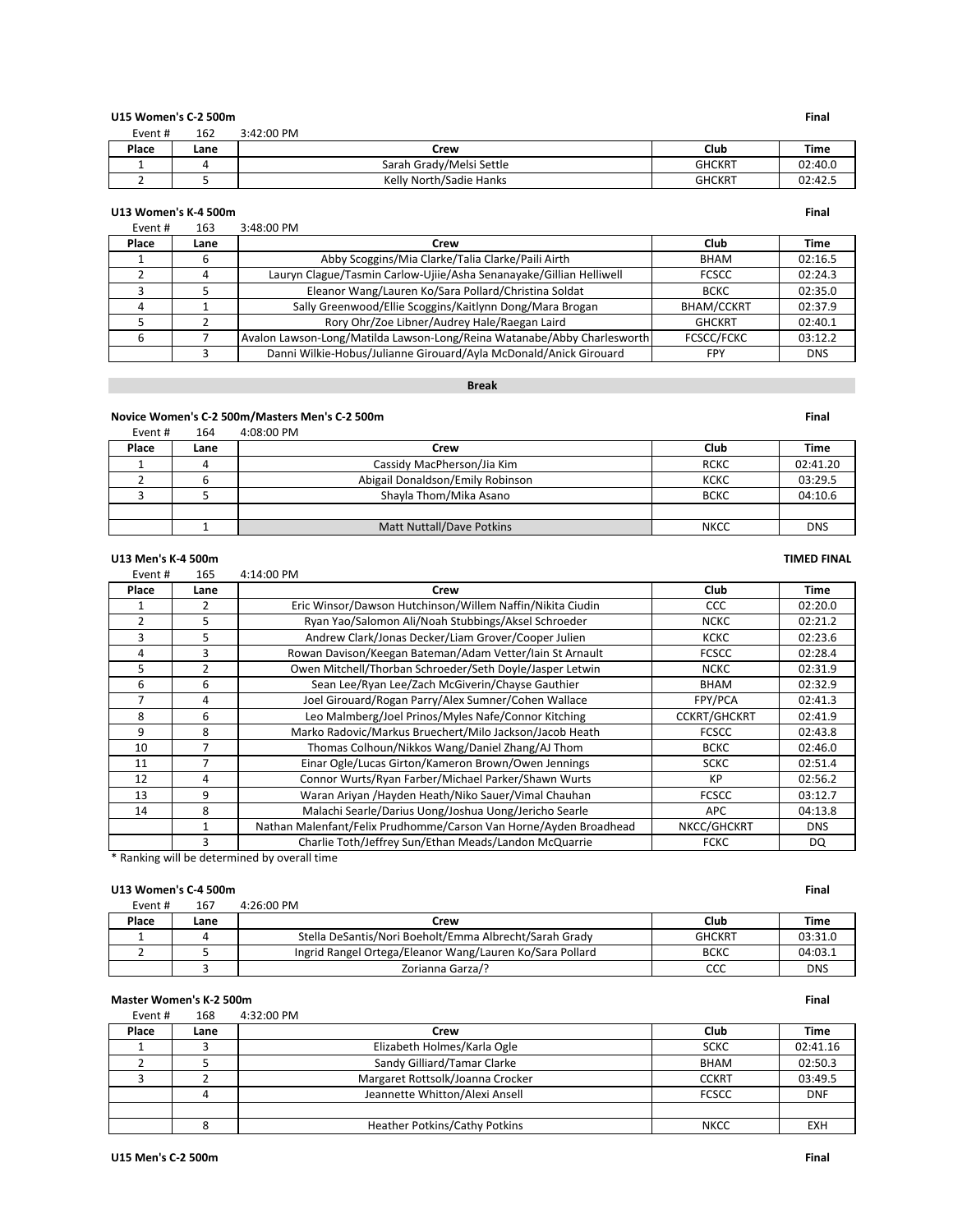| Event# | 169  | 4:38:00 PM                            |               |             |
|--------|------|---------------------------------------|---------------|-------------|
| Place  | Lane | Crew                                  | Club          | <b>Time</b> |
|        | b    | Noah Said/Alex Dmitriev               | <b>RCKC</b>   | 02:24.3     |
|        |      | Kenjiro MacMartin/Quinn Thomson       | <b>FCSCC</b>  | 02:29.1     |
|        |      | Benji Blanck/Drew Huston              | <b>GHCKRT</b> | 02:52.6     |
|        |      | Sebastian Rangel Ortega/Harry Colhoun | <b>BCKC</b>   | 03:03.27    |
|        |      | Lucas Gamp/Van Holmes                 | CCC           | 03:26.2     |
|        |      | Maxim Bryuzgin/Sean Allen             | CCC           | 04:40.2     |
|        |      | Liam Diamond/?                        | FPY           | <b>DNS</b>  |